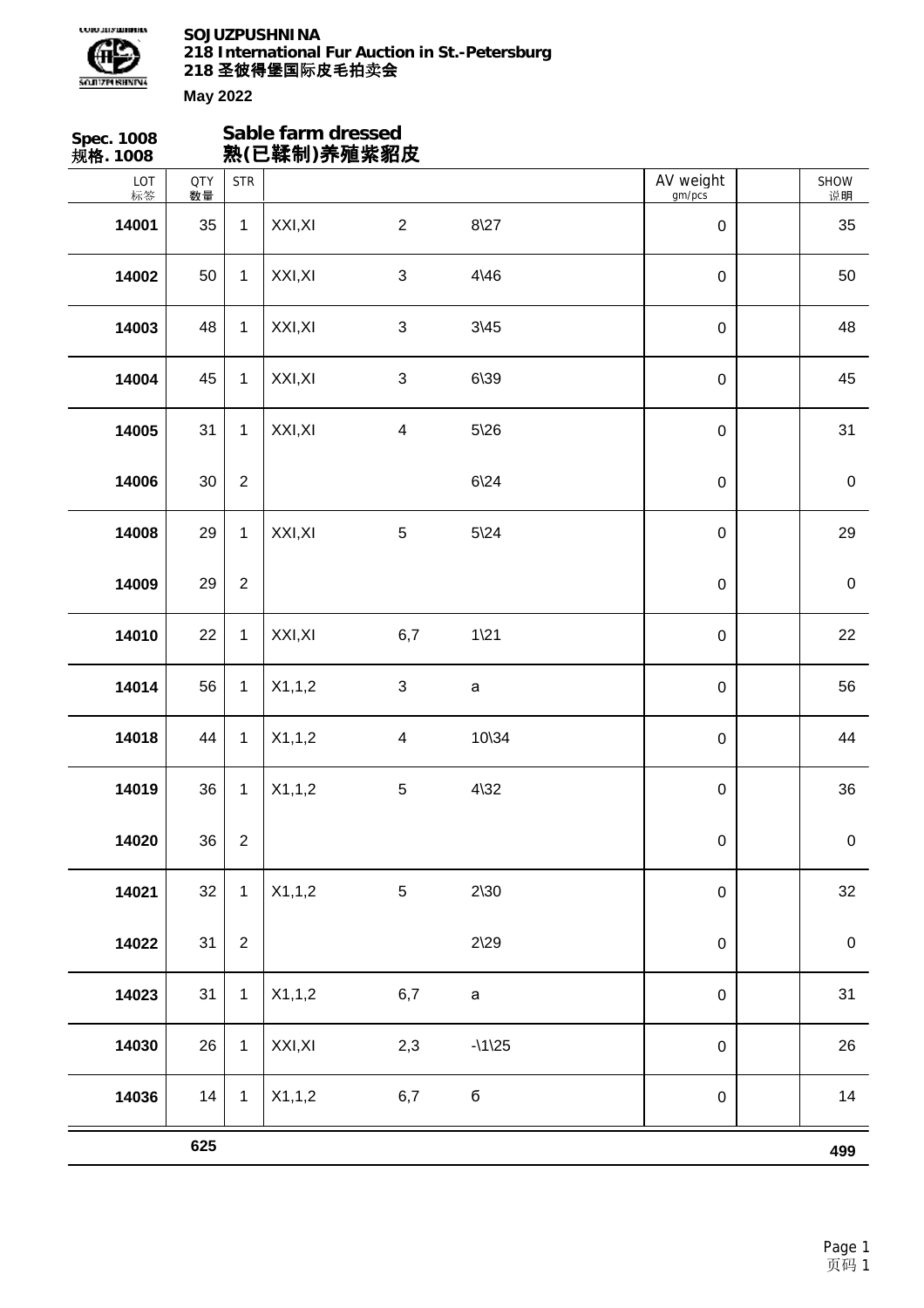

**Spec. 1017 规格. 1017 Sable farm raw 生养殖紫貂皮** LOT 标签 QTY 数量 SHOW 说明 STR | AV weight gm/pcs **15078** 22 1 XI 1 б 1,1 73 22 **15079** 29 1 XI 1 б 1,2 76 29 **15080** 27 1 XI 1 б 2,1 67 27 **15081** 31 1 XI 1 б 2,2 68 31 **15103** 55 1 XXI 2 2 2,1 84 55 **15104** 50 2 86 0 36 0 36 0 36 0 36 1 36 1 37 38 38 39 30 31 32 33 34 35 36 37 38 37 38 37 38 37 38 37 38 37 38 3 **15105** 50 3 86 0 **15106** 50 4 84 0 **15107** 50 5 84 0 **15108** 50 6 82 0 **15215** 65 1 123 3 1,1 62 65 **15239** 20 1 XXI 4 11\9 1,2 85 20 **15240** 29 1 XI 4 21\8 1,2 69 29 **528 278**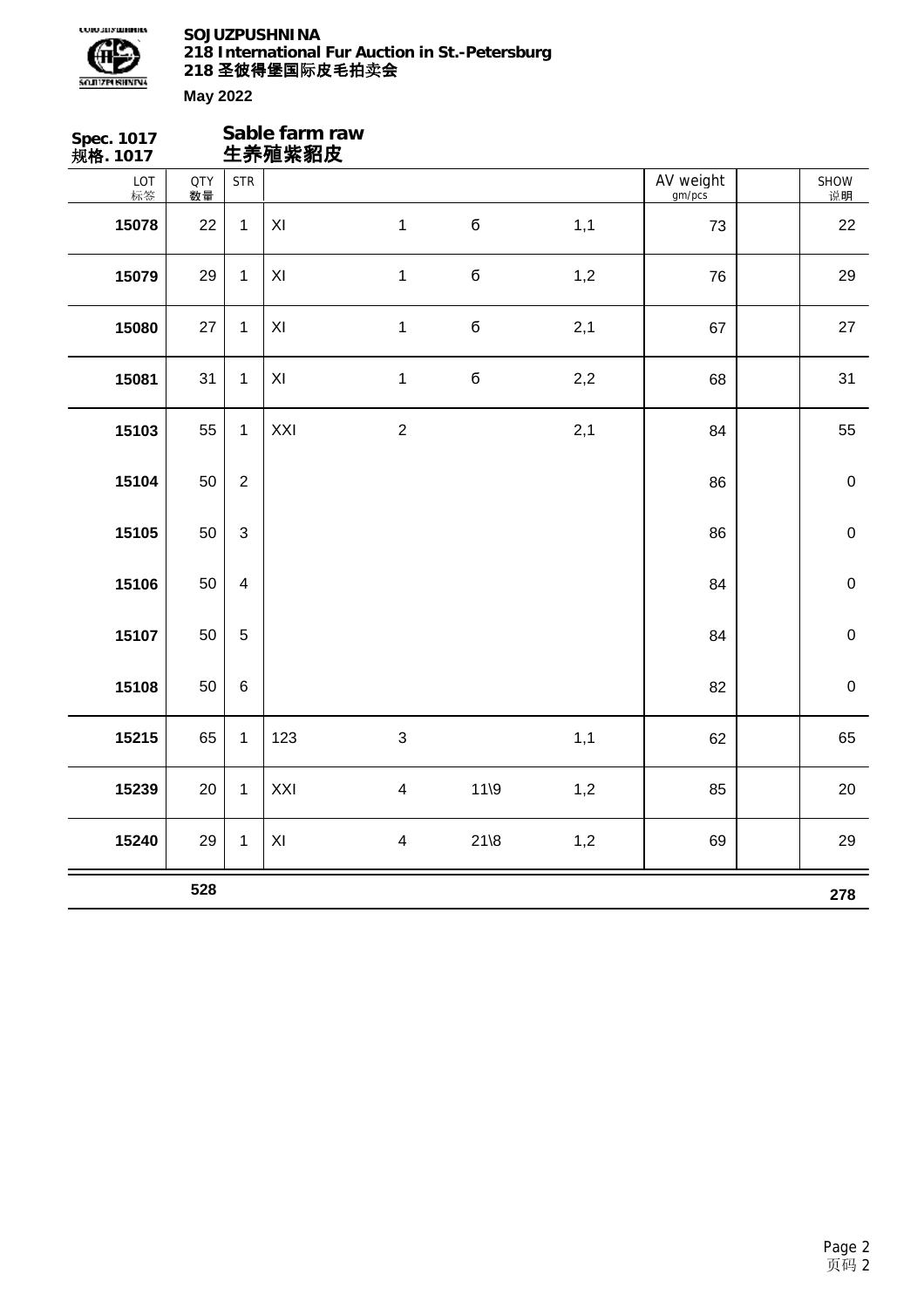

| <b>Spec. 1018</b><br>规格. 1018 |                  |                | Sable farm raw<br>生养殖紫貂皮 |                |             |     |                     |             |
|-------------------------------|------------------|----------------|--------------------------|----------------|-------------|-----|---------------------|-------------|
| LOT<br>标签                     | <b>QTY</b><br>数量 | <b>STR</b>     |                          |                |             |     | AV weight<br>gm/pcs | SHOW<br>说明  |
| 15270                         | 54               | $\mathbf{1}$   | XXI                      | $\mathbf{1}$   | $\mathsf a$ | 1,1 | 72                  | 54          |
| 15271                         | 50               | $\overline{2}$ |                          |                |             |     | 76                  | $\pmb{0}$   |
| 15272                         | 52               | $\mathbf{1}$   | XXI                      | $\mathbf{1}$   | $\mathsf a$ | 1,2 | 79                  | 52          |
| 15273                         | 50               | $\mathbf{1}$   | XXI                      | $\mathbf{1}$   | $\mathsf a$ | 2,1 | 76                  | 50          |
| 15274                         | 45               | $\overline{2}$ |                          |                |             |     | 73                  | $\pmb{0}$   |
| 15275                         | 45               | $\mathfrak{S}$ |                          |                |             |     | 76                  | $\mathbf 0$ |
| 15276                         | 45               | $\overline{4}$ |                          |                |             |     | 73                  | $\pmb{0}$   |
| 15277                         | 73               | $\mathbf{1}$   | XXI                      | $\mathbf{1}$   | $\mathsf a$ | 2,2 | 74                  | 73          |
| 15278                         | 71               | $\mathbf{1}$   | XI                       | $\mathbf 1$    | $\mathsf a$ | 1,1 | 63                  | 71          |
| 15279                         | 46               | $\mathbf{1}$   | XI                       | $\mathbf{1}$   | $\mathsf a$ | 1,2 | 70                  | 46          |
| 15280                         | 49               | $\mathbf{1}$   | XI                       | $\mathbf{1}$   | $\mathsf a$ | 2,1 | 63                  | 49          |
| 15281                         | 34               | $\mathbf{1}$   | XI                       | $\mathbf{1}$   | $\mathsf a$ | 2,2 | 65                  | 34          |
| 15297                         | 26               | $\overline{1}$ | $\mathsf{X} \mathsf{I}$  | $\mathbf 1$    | $\mathbf 6$ | 1,1 | 65                  | 26          |
| 15298                         | 20               | $\mathbf{1}$   | XI                       | $\mathbf{1}$   | б           | 2,1 | $70\,$              | 20          |
| 15299                         | 21               | $\mathbf{1}$   | XI                       | $\mathbf{1}$   | $\mathbf 6$ | 2,2 | $71$                | 21          |
| 15300                         | 34               | $\mathbf{1}$   | 12                       | $\mathbf{1}$   | $\mathbf 6$ | 1,1 | 59                  | 34          |
| 15301                         | 32               | $\mathbf{1}$   | 12                       | $\mathbf{1}$   | $\mathbf 6$ | 2,1 | 56                  | 32          |
| 15302                         | 30               | $\mathbf{1}$   | 12                       | $\mathbf 1$    | б           | 2,2 | 60                  | $30\,$      |
| 15303                         | $35\,$           | $\mathbf{1}$   | 23                       | $\mathbf{1}$   | $\mathbf 6$ | 1,1 | 54                  | 35          |
| 15304                         | 60               | $\mathbf{1}$   | XXI                      | $\overline{2}$ |             | 1,1 | 75                  | 60          |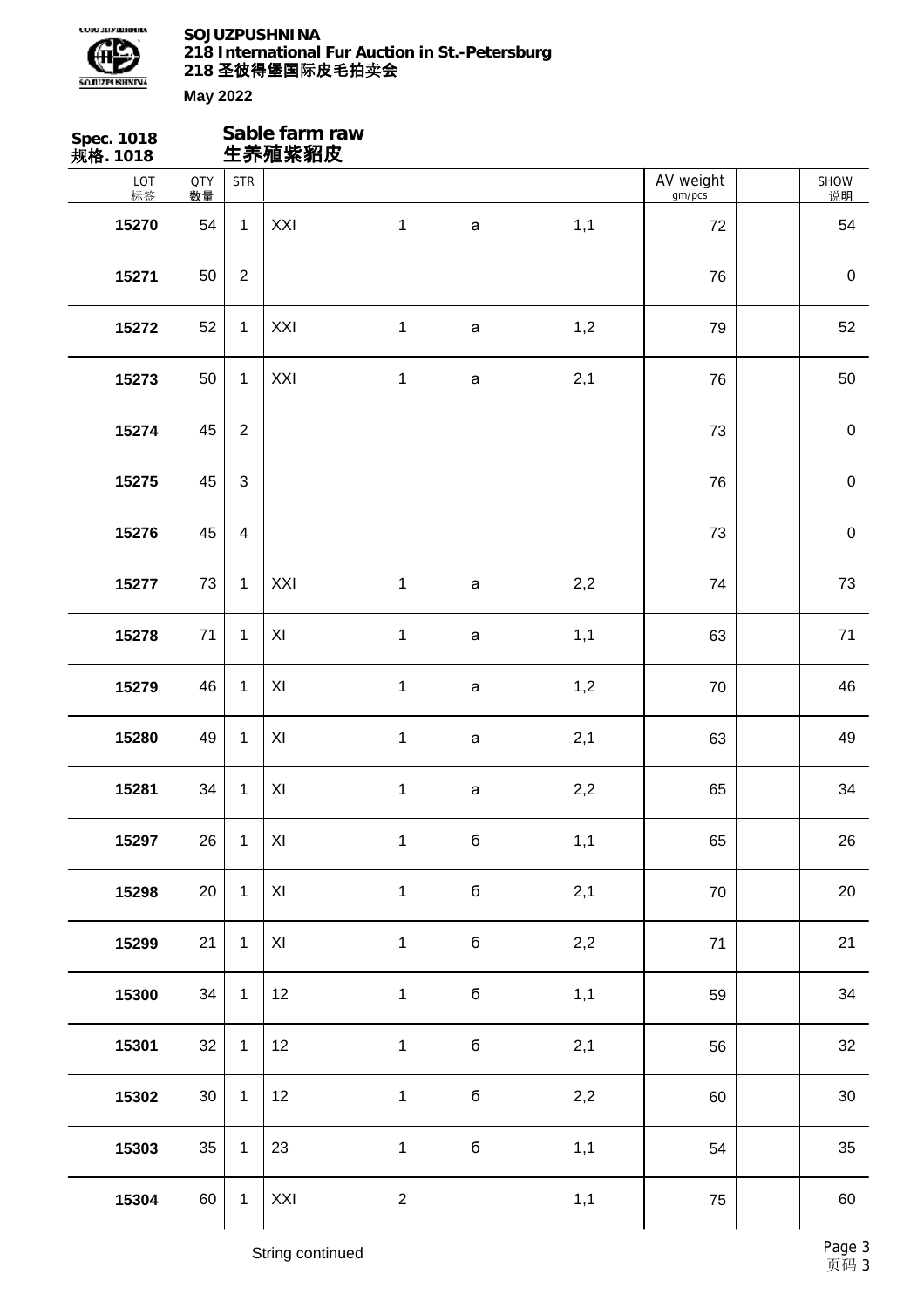

| Spec. 1018<br>规 <b>格</b> . 1018 |                  |                | Sable farm raw<br>生养殖紫貂皮 |                |              |     |                     |             |
|---------------------------------|------------------|----------------|--------------------------|----------------|--------------|-----|---------------------|-------------|
| LOT<br>标签                       | <b>QTY</b><br>数量 | <b>STR</b>     |                          |                |              |     | AV weight<br>gm/pcs | SHOW<br>说明  |
| 15305                           | 55               | $\overline{2}$ |                          |                |              |     | 75                  | $\pmb{0}$   |
| 15306                           | 54               | $\mathfrak{B}$ |                          |                |              |     | 74                  | $\mathbf 0$ |
| 15307                           | 50               | $\overline{4}$ |                          |                |              |     | 76                  | $\pmb{0}$   |
| 15308                           | 45               | $\mathbf{1}$   | XXI                      | $\overline{2}$ |              | 1,2 | 78                  | 45          |
| 15309                           | 45               | $\overline{2}$ |                          |                |              |     | 76                  | $\pmb{0}$   |
| 15310                           | 55               | $\mathbf{1}$   | XXI                      | $\overline{2}$ |              | 2,1 | 75                  | 55          |
| 15311                           | 55               | $\overline{2}$ |                          |                |              |     | 75                  | $\mathbf 0$ |
| 15312                           | 52               | $\mathfrak{S}$ |                          |                |              |     | 75                  | $\mathbf 0$ |
| 15313                           | 50               | $\overline{4}$ |                          |                |              |     | 72                  | $\mathbf 0$ |
| 15314                           | 50               | $\sqrt{5}$     |                          |                |              |     | 76                  | $\pmb{0}$   |
| 15315                           | 55               | $\mathbf{1}$   | XXI                      | $\sqrt{2}$     |              | 2,2 | 76                  | 55          |
| 15316                           | 50               | $\mathbf{2}$   |                          |                |              |     | 78                  | $\pmb{0}$   |
| 15317                           | 75               | $\mathbf{3}$   |                          |                |              |     | 75                  | $\pmb{0}$   |
| 15349                           | 45               | $\mathbf{1}$   | XXI                      | $\overline{2}$ | $\mathsf{a}$ | 1,1 | 73                  | 45          |
| 15350                           | 41               | $\overline{2}$ |                          |                |              |     | 76                  | $\pmb{0}$   |
| 15351                           | 40               | $\mathbf{3}$   |                          |                |              |     | 78                  | $\pmb{0}$   |
| 15352                           | 40               | $\mathbf{1}$   | XXI                      | $\overline{2}$ | $\mathbf a$  | 1,2 | 78                  | 40          |
| 15353                           | 64               | $\mathbf{1}$   | XXI                      | $\overline{2}$ | $\mathsf a$  | 2,1 | 73                  | 64          |
| 15354                           | 55               | $\overline{2}$ |                          |                |              |     | 73                  | $\pmb{0}$   |
| 15355                           | 55               | $\mathfrak{S}$ |                          |                |              |     | 73                  | $\pmb{0}$   |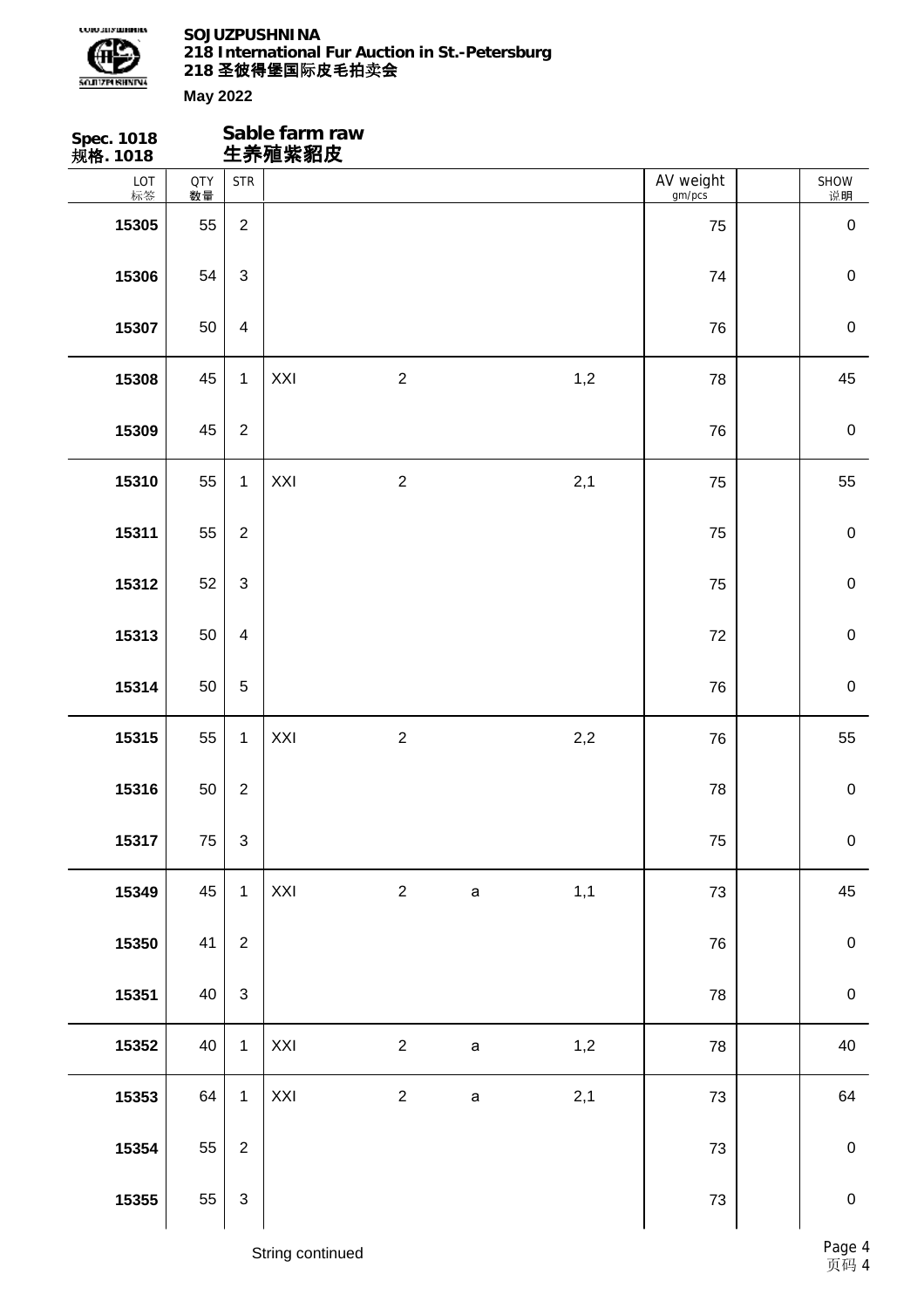

| Spec. 1018<br>规格. 1018 |                  |                | Sable farm raw<br>生养殖紫貂皮 |                |              |     |                     |                  |
|------------------------|------------------|----------------|--------------------------|----------------|--------------|-----|---------------------|------------------|
| LOT<br>标签              | <b>QTY</b><br>数量 | <b>STR</b>     |                          |                |              |     | AV weight<br>gm/pcs | SHOW<br>说明       |
| 15356                  | 55               | $\overline{4}$ |                          |                |              |     | 73                  | $\pmb{0}$        |
| 15357                  | 44               | $\mathbf{1}$   | XXI                      | $\overline{2}$ | $\mathsf a$  | 2,2 | $77 \,$             | 44               |
| 15358                  | 75               | $\mathbf{1}$   | $\pmb{\times}$           | $\overline{2}$ | $\mathsf{a}$ | 1,1 | 64                  | 75               |
| 15359                  | 36               | $\mathbf{1}$   | XI                       | $\overline{2}$ | $\mathsf a$  | 1,2 | 72                  | 36               |
| 15360                  | 46               | $\mathbf{1}$   | XI                       | $\overline{2}$ | $\mathsf{a}$ | 2,1 | 65                  | 46               |
| 15361                  | 41               | $\overline{2}$ |                          |                |              |     | 66                  | $\boldsymbol{0}$ |
| 15362                  | 53               | $\mathbf{1}$   | $\pmb{\times}$           | $\overline{2}$ | $\mathsf{a}$ | 2,2 | 68                  | 53               |
| 15383                  | 64               | $\mathbf{1}$   | 12                       | $\overline{2}$ | $\mathbf 6$  | 1,1 | 58                  | 64               |
| 15384                  | 39               | $\mathbf{1}$   | 12                       | $\overline{2}$ | $\mathbf 6$  | 1,2 | 56                  | 39               |
| 15385                  | 55               | $\mathbf{1}$   | 12                       | $\overline{2}$ | $\mathbf 6$  | 2,1 | 58                  | 55               |
| 15386                  | 55               | $\sqrt{2}$     |                          |                |              |     | 56                  | $\pmb{0}$        |
| 15387                  | 44               | $\mathbf{1}$   | 12                       | $\overline{2}$ | б            | 2,2 | 57                  | 44               |
| 15388                  | 40               | $\overline{2}$ |                          |                |              |     | 60                  | $\pmb{0}$        |
| 15393                  | 40               | $\mathbf{1}$   | XXI                      | 3              |              | 1,1 | 75                  | $40\,$           |
| 15394                  | 42               | $\overline{2}$ |                          |                |              |     | $74\,$              | $\pmb{0}$        |
| 15395                  | 64               | $\mathbf{1}$   | XXI                      | $\mathfrak{S}$ |              | 1,2 | 73                  | 64               |
| 15396                  | 55               | $\mathbf 1$    | XXI                      | $\mathfrak{S}$ |              | 2,1 | 73                  | 55               |
| 15397                  | 41               | $\mathbf{1}$   | XXI                      | 3              |              | 2,2 | 73                  | 41               |
| 15407                  | 36               | $\mathbf{1}$   | $\mathsf{XXI}$           | 3              | $\mathsf a$  | 1,1 | 75                  | 36               |
| 15408                  | $30\,$           | $\overline{2}$ |                          |                |              |     | $77\,$              | $\pmb{0}$        |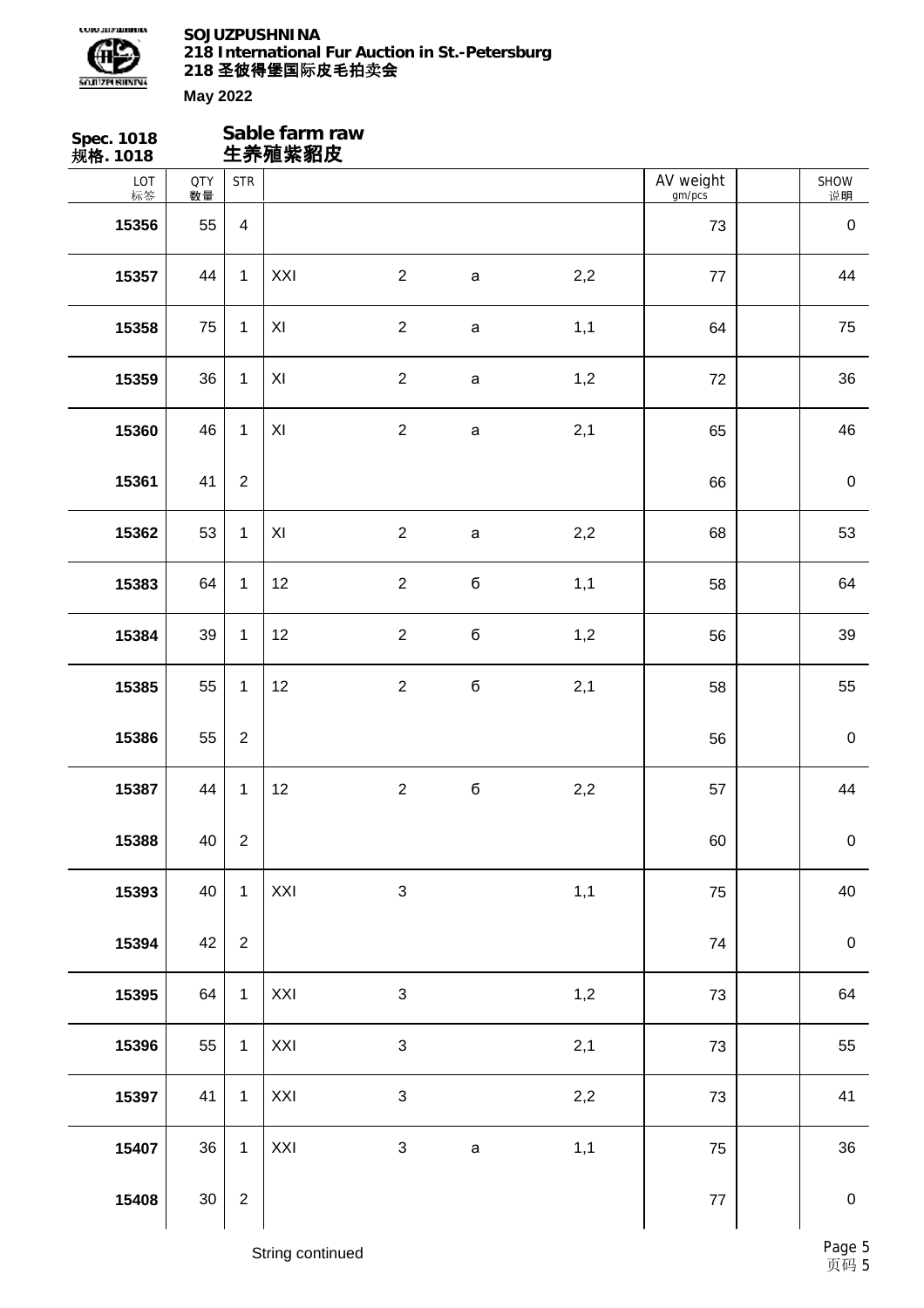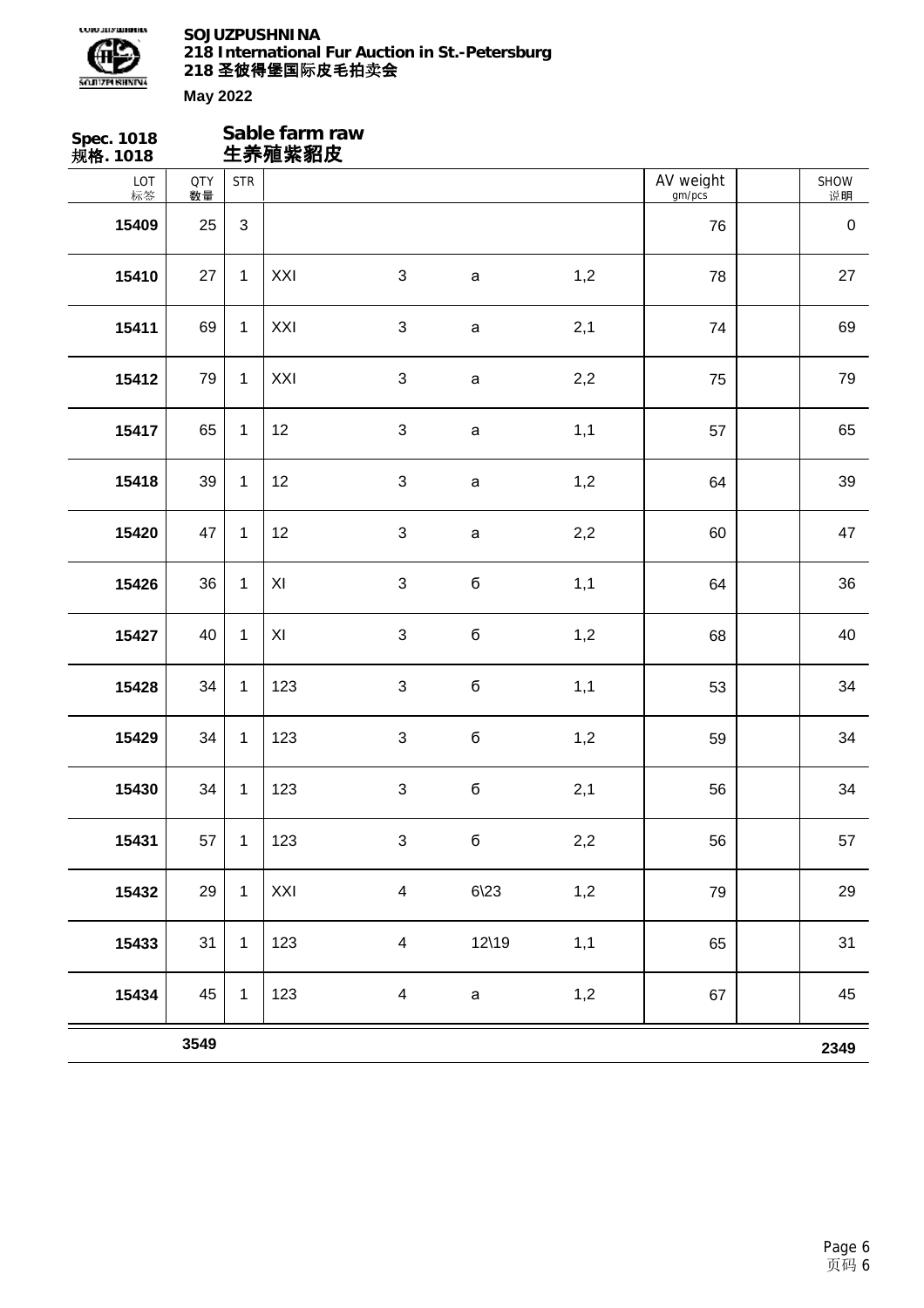

| Spec. 1019<br>规格. 1019 |                  |                | Sable farm raw<br>生养殖紫貂皮 |                |              |     |                     |                   |
|------------------------|------------------|----------------|--------------------------|----------------|--------------|-----|---------------------|-------------------|
| LOT<br>标签              | <b>QTY</b><br>数量 | <b>STR</b>     |                          |                |              |     | AV weight<br>gm/pcs | <b>SHOW</b><br>说明 |
| 15451                  | 29               | $\mathbf{1}$   | XXI                      | $\mathbf 1$    |              | 1,2 | 100                 | 29                |
| 15452                  | 70               | $\mathbf{1}$   | XXI                      | $\mathbf{1}$   |              | 2,1 | 100                 | 70                |
| 15453                  | 61               | $\overline{2}$ |                          |                |              |     | 100                 | $\pmb{0}$         |
| 15454                  | 44               | $\mathbf{1}$   | XXI                      | $\mathbf{1}$   |              | 2,2 | 100                 | 44                |
| 15464                  | 55               | $\mathbf{1}$   | XXI                      | $\mathbf{1}$   | $\mathsf a$  | 1,1 | 95                  | 55                |
| 15465                  | 55               | $\overline{2}$ |                          |                |              |     | 98                  | $\pmb{0}$         |
| 15466                  | 51               | $\mathfrak{S}$ |                          |                |              |     | 96                  | $\pmb{0}$         |
| 15467                  | 45               | $\mathbf{1}$   | XXI                      | $\mathbf{1}$   | $\mathsf a$  | 1,2 | 98                  | 45                |
| 15468                  | 42               | $\overline{2}$ |                          |                |              |     | 93                  | $\pmb{0}$         |
| 15469                  | 45               | $\mathbf{1}$   | XXI                      | $\mathbf{1}$   | $\mathsf{a}$ | 2,1 | 96                  | 45                |
| 15470                  | 40               | $\overline{2}$ |                          |                |              |     | 95                  | $\pmb{0}$         |
| 15473                  | 23               | $\mathbf{1}$   | XI                       | $\mathbf{1}$   | $\mathsf a$  | 1,2 | 83                  | 23                |
| 15479                  | 55               | $\overline{1}$ | XXI                      | $\sqrt{2}$     |              | 1,1 | 98                  | 55                |
| 15480                  | 45               | $\mathbf{1}$   | XXI                      | $\overline{2}$ |              | 1,2 | 100                 | 45                |
| 15481                  | 40               | $\overline{2}$ |                          |                |              |     | 102                 | $\mathbf 0$       |
| 15482                  | 50               | $\mathbf{1}$   | XXI                      | $\overline{2}$ |              | 2,1 | 98                  | 50                |
| 15483                  | 51               | $\mathbf{1}$   | XXI                      | $\overline{2}$ |              | 2,2 | 100                 | 51                |
| 15496                  | 58               | $\mathbf{1}$   | $\mathsf{XXI}$           | $\overline{2}$ | $\mathsf a$  | 1,1 | 100                 | 58                |
| 15497                  | 50               | $\overline{2}$ |                          |                |              |     | 96                  | $\pmb{0}$         |
| 15498                  | 46               | $\mathbf{1}$   | $\mathsf{XXI}$           | $\mathbf{2}$   | $\mathsf a$  | 1,2 | 100                 | 46                |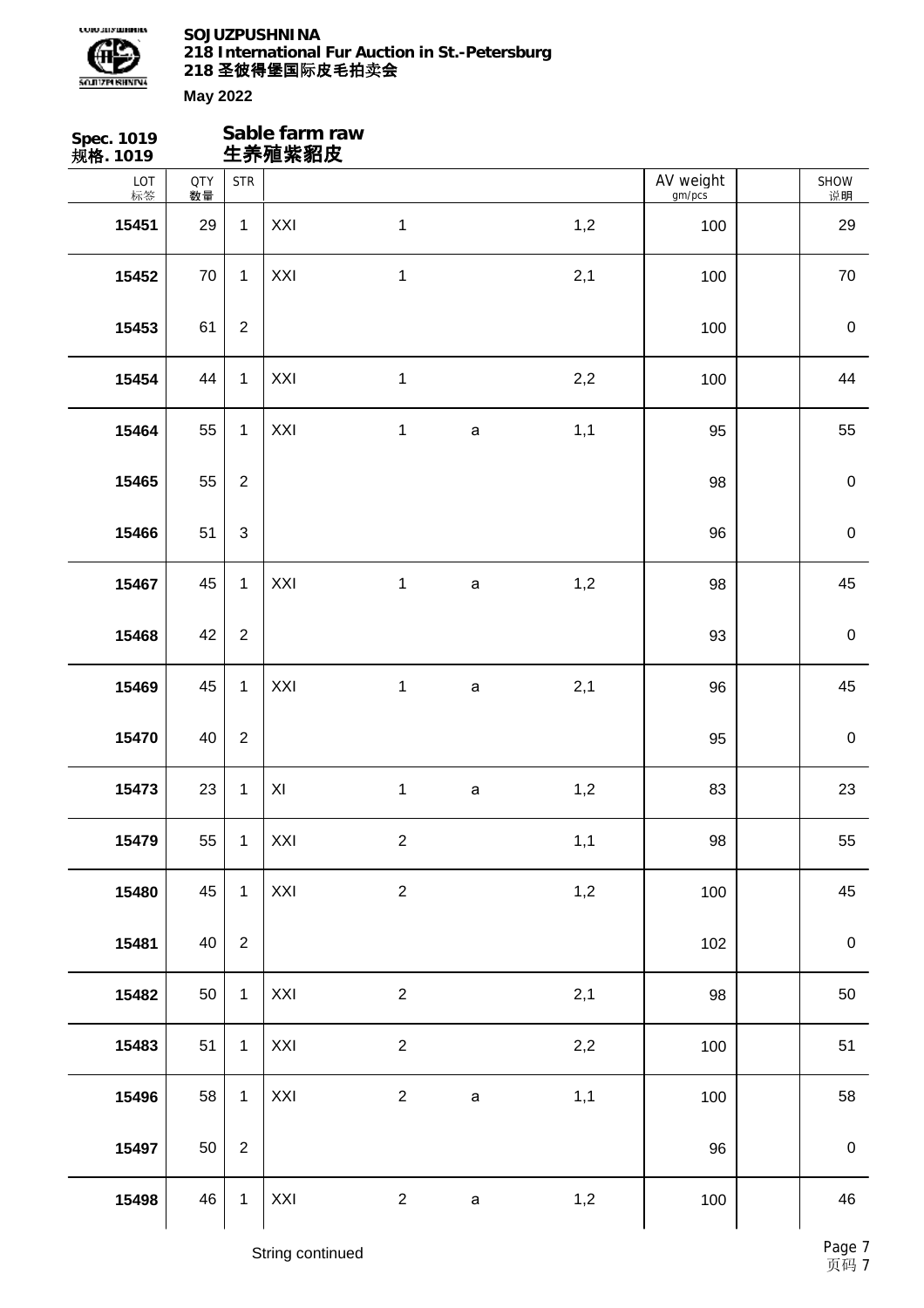

| Spec. 1019<br>规格. 1019 |                  |                | Sable farm raw<br>生养殖紫貂皮 |                |              |     |                     |                   |
|------------------------|------------------|----------------|--------------------------|----------------|--------------|-----|---------------------|-------------------|
| LOT<br>标签              | <b>QTY</b><br>数量 | <b>STR</b>     |                          |                |              |     | AV weight<br>gm/pcs | <b>SHOW</b><br>说明 |
| 15499                  | 45               | $\overline{2}$ |                          |                |              |     | 102                 | $\pmb{0}$         |
| 15500                  | 50               | $\mathbf 1$    | XXI                      | $\overline{2}$ | $\mathbf a$  | 2,1 | 96                  | 50                |
| 15501                  | 47               | $\overline{2}$ |                          |                |              |     | 98                  | $\pmb{0}$         |
| 15502                  | 60               | $\mathbf 1$    | XXI                      | $\overline{2}$ | $\mathsf a$  | 2,2 | 102                 | 60                |
| 15528                  | 42               | $\mathbf{1}$   | XXI                      | 3              |              | 1,2 | 98                  | 42                |
| 15540                  | 36               | $\mathbf{1}$   | XXI                      | $\mathbf{3}$   | a            | 1,2 | 100                 | 36                |
| 15542                  | 33               | $\mathbf{1}$   | XXI                      | 3              | $\mathsf{a}$ | 2,2 | 100                 | 33                |
| 15549                  | 25               | $\mathbf{1}$   | XXI                      | 3              | б            | 1,2 | 92                  | 25                |
| 15552                  | 6                | $\mathbf{1}$   | XXI, XI, I, 2            | $\sqrt{5}$     |              | 1,2 | 83                  | $\,6\,$           |
|                        | 1299             |                |                          |                |              |     |                     | 868               |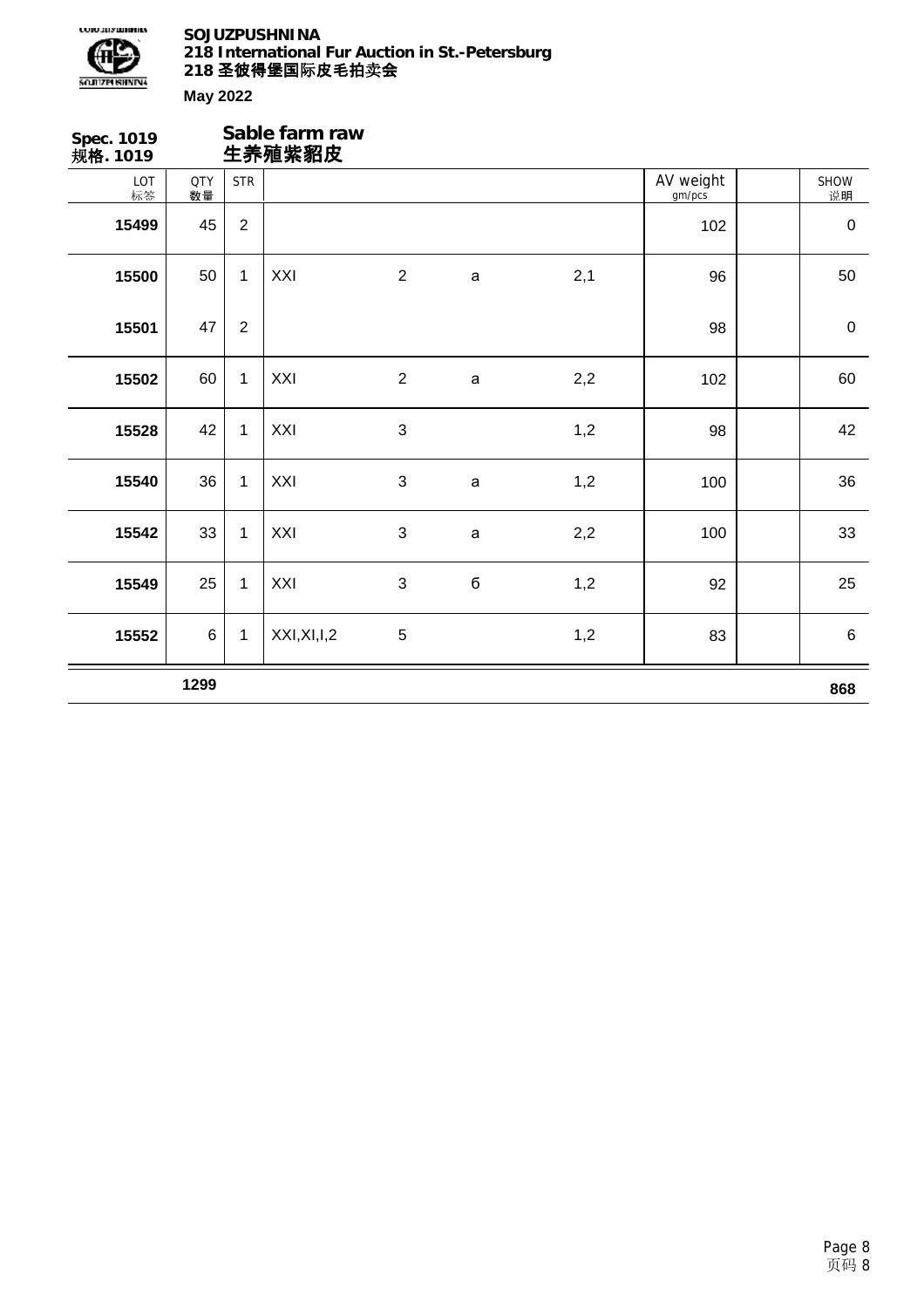

| Spec. 1020<br>规 <b>格</b> . 1020 |                  |                           | Sable farm raw<br>生养殖紫貂皮 |              |              |       |                     |                  |
|---------------------------------|------------------|---------------------------|--------------------------|--------------|--------------|-------|---------------------|------------------|
| LOT<br>标签                       | <b>QTY</b><br>数量 | <b>STR</b>                |                          |              |              |       | AV weight<br>gm/pcs | SHOW<br>说明       |
| 15557                           | 28               | $\mathbf{1}$              | XXI                      | $\mathbf 1$  |              | 1,1   | 93                  | 28               |
| 15559                           | 43               | $\mathbf{1}$              | XI                       | $\mathbf 1$  |              | 1,1   | 81                  | 43               |
| 15560                           | 20               | $\mathbf{1}$              | XI                       | $\mathbf 1$  |              | 1,2   | 80                  | 20               |
| 15561                           | 34               | $\mathbf{1}$              | XI                       | $\mathbf 1$  |              | 2,1   | 79                  | 34               |
| 15562                           | 22               | $\mathbf{1}$              | XI                       | $\mathbf 1$  |              | 2,2   | 77                  | 22               |
| 15563                           | 40               | $\mathbf{1}$              | 12                       | $\mathbf 1$  |              | 1,1   | 70                  | 40               |
| 15564                           | 16               | $\mathbf{1}$              | 12                       | $\mathbf 1$  | $10\%$       | 1,1   | 75                  | 16               |
| 15565                           | 26               | $\mathbf{1}$              | 12                       | $\mathbf 1$  |              | 1,2   | 73                  | 26               |
| 15566                           | 28               | $\mathbf{1}$              | 12                       | $\mathbf 1$  |              | 2,2   | 68                  | 28               |
| 15568                           | 60               | $\mathbf{1}$              | XXI                      | $\mathbf 1$  | $\mathsf{a}$ | 1,1   | 93                  | 60               |
| 15569                           | 56               | $\overline{2}$            |                          |              |              |       | 89                  | $\pmb{0}$        |
| 15570                           | 55               | $\ensuremath{\mathsf{3}}$ |                          |              |              |       | 91                  | $\pmb{0}$        |
| 15571                           | 38               | $\mathbf{1}$              | XXI                      | $\mathbf{1}$ | $\mathbf a$  | 1,2   | 89                  | 38               |
| 15572                           | 33               | $\overline{2}$            |                          |              |              |       | 94                  | $\pmb{0}$        |
| 15573                           | 59               | $\mathbf{1}$              | XXI                      | $\mathbf{1}$ | $\mathsf a$  | 2,1   | 92                  | 59               |
| 15574                           | 41               | $\overline{2}$            |                          |              |              |       | 90                  | $\pmb{0}$        |
| 15575                           | 39               | $\mathbf{1}$              | XXI                      | $\mathbf{1}$ | $\mathsf a$  | $2,2$ | 95                  | 39               |
| 15576                           | 36               | $\overline{2}$            |                          |              |              |       | 92                  | $\boldsymbol{0}$ |
| 15577                           | 55               | $\mathbf{1}$              | XI                       | $\mathbf{1}$ | $\mathsf a$  | 1,1   | 80                  | 55               |
| 15578                           | 55               | $\overline{2}$            |                          |              |              |       | $80\,$              | $\pmb{0}$        |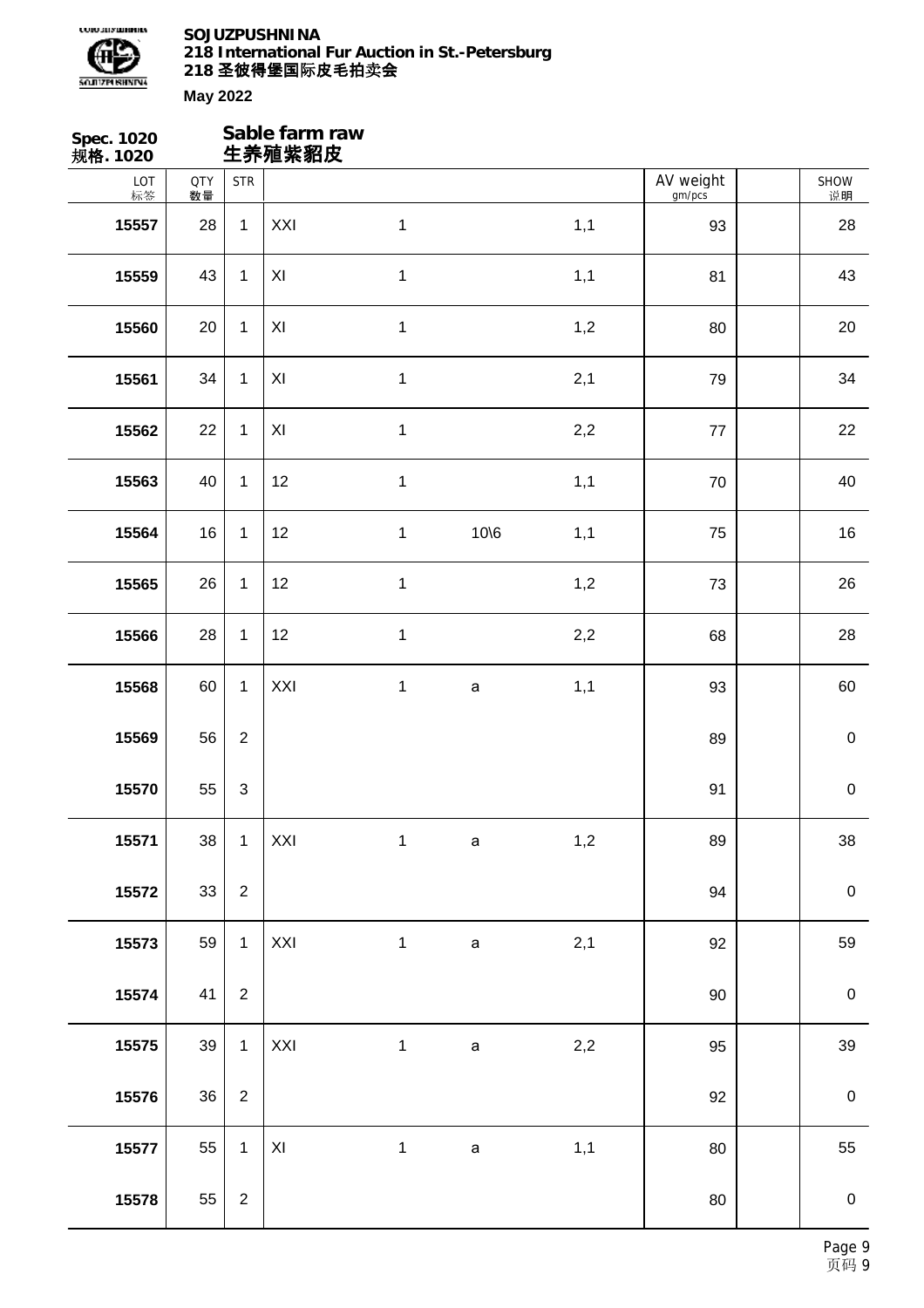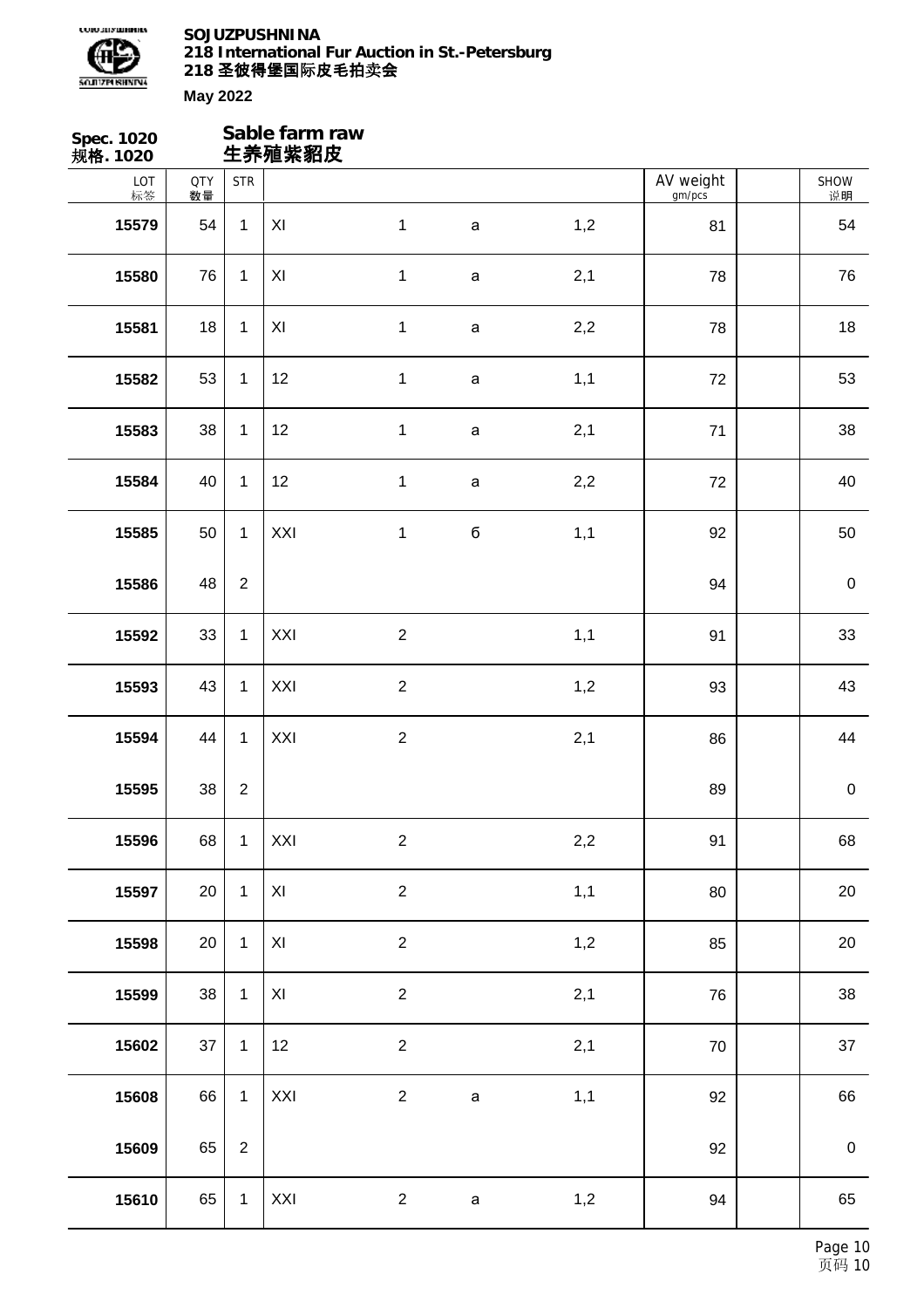

| Spec. 1020<br>规格. 1020 |                  |                | Sable farm raw<br>生养殖紫貂皮 |                |              |     |                     |                  |
|------------------------|------------------|----------------|--------------------------|----------------|--------------|-----|---------------------|------------------|
| LOT<br>标签              | <b>QTY</b><br>数量 | <b>STR</b>     |                          |                |              |     | AV weight<br>gm/pcs | SHOW<br>说明       |
| 15611                  | 54               | $\mathbf{1}$   | XXI                      | $\overline{2}$ | $\mathsf{a}$ | 2,1 | 91                  | 54               |
| 15612                  | 47               | $\overline{2}$ |                          |                |              |     | 94                  | $\pmb{0}$        |
| 15613                  | 49               | $\mathbf{1}$   | XXI                      | $\overline{2}$ | $\mathsf{a}$ | 2,2 | 94                  | 49               |
| 15614                  | 60               | $\overline{2}$ |                          |                |              |     | 95                  | $\pmb{0}$        |
| 15615                  | 72               | $\mathbf 1$    | XI                       | $\overline{2}$ | $\mathsf{a}$ | 1,1 | 82                  | 72               |
| 15616                  | 45               | $\mathbf{1}$   | XI                       | $\overline{2}$ | $\mathsf{a}$ | 1,2 | 84                  | 45               |
| 15617                  | 45               | $\overline{2}$ |                          |                |              |     | 82                  | $\pmb{0}$        |
| 15618                  | 74               | $\mathbf{1}$   | $\pmb{\times}$           | $\overline{2}$ | $\mathsf{a}$ | 2,1 | 81                  | 74               |
| 15619                  | 60               | $\mathbf 1$    | $\pmb{\times}$           | $\overline{2}$ | $\mathsf a$  | 2,2 | 80                  | 60               |
| 15626                  | 55               | $\mathbf{1}$   | XXI                      | $\sqrt{2}$     | б            | 1,1 | 95                  | 55               |
| 15627                  | 55               | $\overline{2}$ |                          |                |              |     | 98                  | $\pmb{0}$        |
| 15628                  | 26               | $\mathbf{1}$   | XXI                      | $\overline{2}$ | б            | 1,2 | 92                  | 26               |
| 15629                  | 30               | $\mathbf{1}$   | XXI                      | $\overline{2}$ | $\mathbf 6$  | 2,1 | $90\,$              | $30\,$           |
| 15630                  | 25               | $\mathbf{1}$   | XXI                      | $\overline{2}$ | б            | 2,2 | 92                  | 25               |
| 15631                  | 42               | $\mathbf 1$    | $\mathsf{X} \mathsf{I}$  | $\overline{2}$ | $\mathbf 6$  | 1,1 | 81                  | 42               |
| 15632                  | 40               | $\overline{2}$ |                          |                |              |     | 82                  | $\boldsymbol{0}$ |
| 15633                  | 24               | $\mathbf{1}$   | XI                       | $\overline{2}$ | $\mathbf 6$  | 1,2 | 79                  | 24               |
| 15634                  | 23               | $\mathbf{1}$   | XI                       | $\overline{2}$ | б            | 2,1 | 78                  | 23               |
| 15635                  | 37               | $\mathbf{1}$   | 123                      | $\overline{2}$ | б            | 1,1 | 68                  | 37               |
| 15637                  | 63               | $\mathbf{1}$   | $\mathsf{XXI}$           | 3              |              | 1,2 | 92                  | 63               |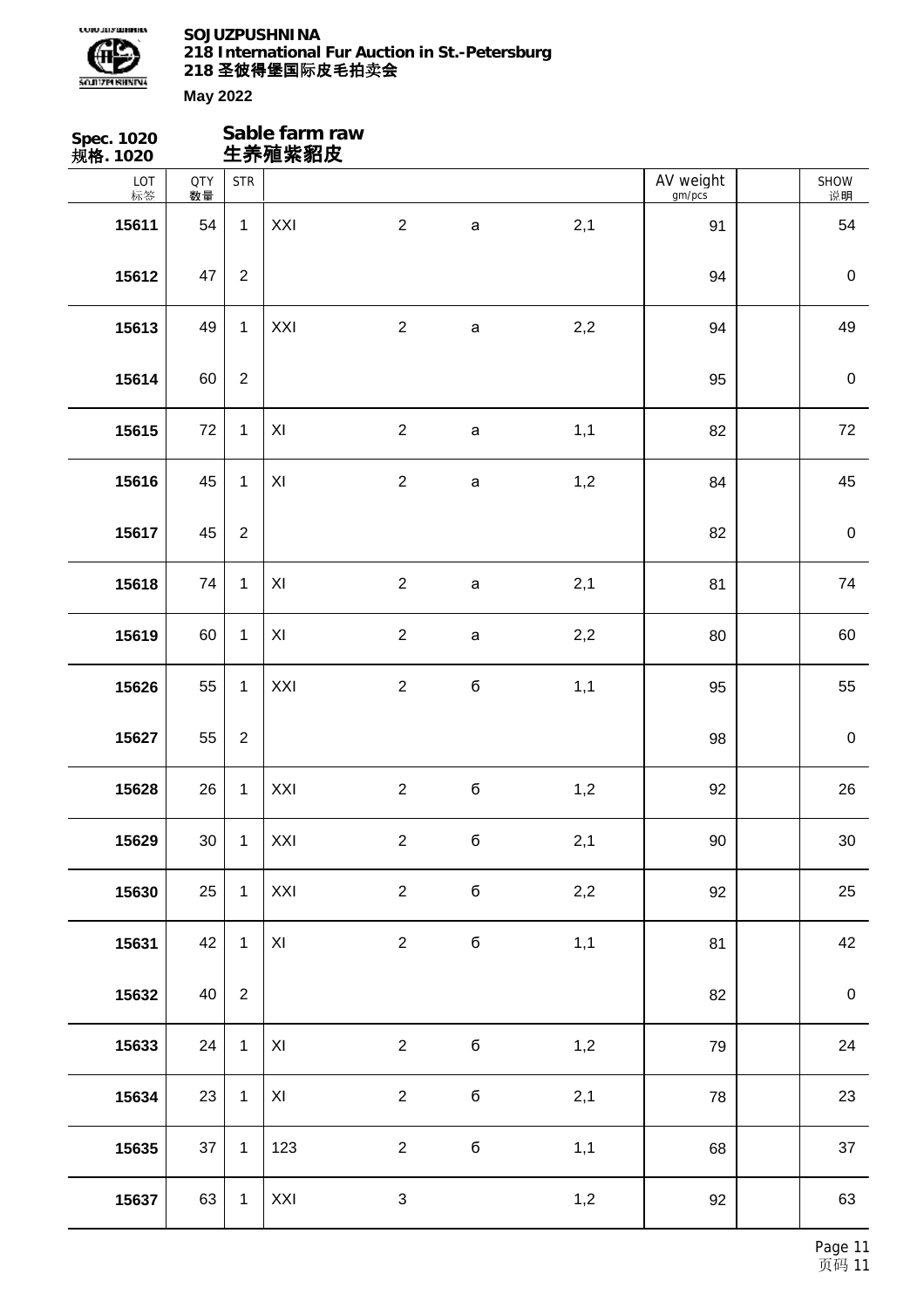

**Spec. 1020 规格. 1020 Sable farm raw 生养殖紫貂皮** LOT 标签 QTY 数量 SHOW 说明 STR | AV weight gm/pcs **15638** 20 1 XI 3 3 1,2 1,2 80 20 **15641** 48 1 XXI 3 а 1,1 90 48 **15642** 45 2 93 0 **15643** 63 1 XXI 3 а 1,2 95 63 **15644** 63 1 XI 3 а 1,2 79 63 **15647** 68 1 XXI 3 б 1,1 93 68 **15649** 44 1 XI 3 б 1,1 82 44 **15651** 26 1 123 3 б 1,1 65 26 **15652** 39 1 XXI 4 20\19 1,2 95 39 **15653** 18 1 XI 4 4\14 1,2 83 18 **15660** 5 1 XXI,XI,I 5 б 1,1 100 5 **15661** | 10 | 1 | XXI,XI,I,2 6 2\8 1,2 | 80 | | 10 **15662** 37 1 XXI,XI,I,2 7 10\27 1,2 84 37 **15663** | 10 | 1 | XXI,XI,I,2 8 5\5 1,2 | 90 | | 10 **3120 2401**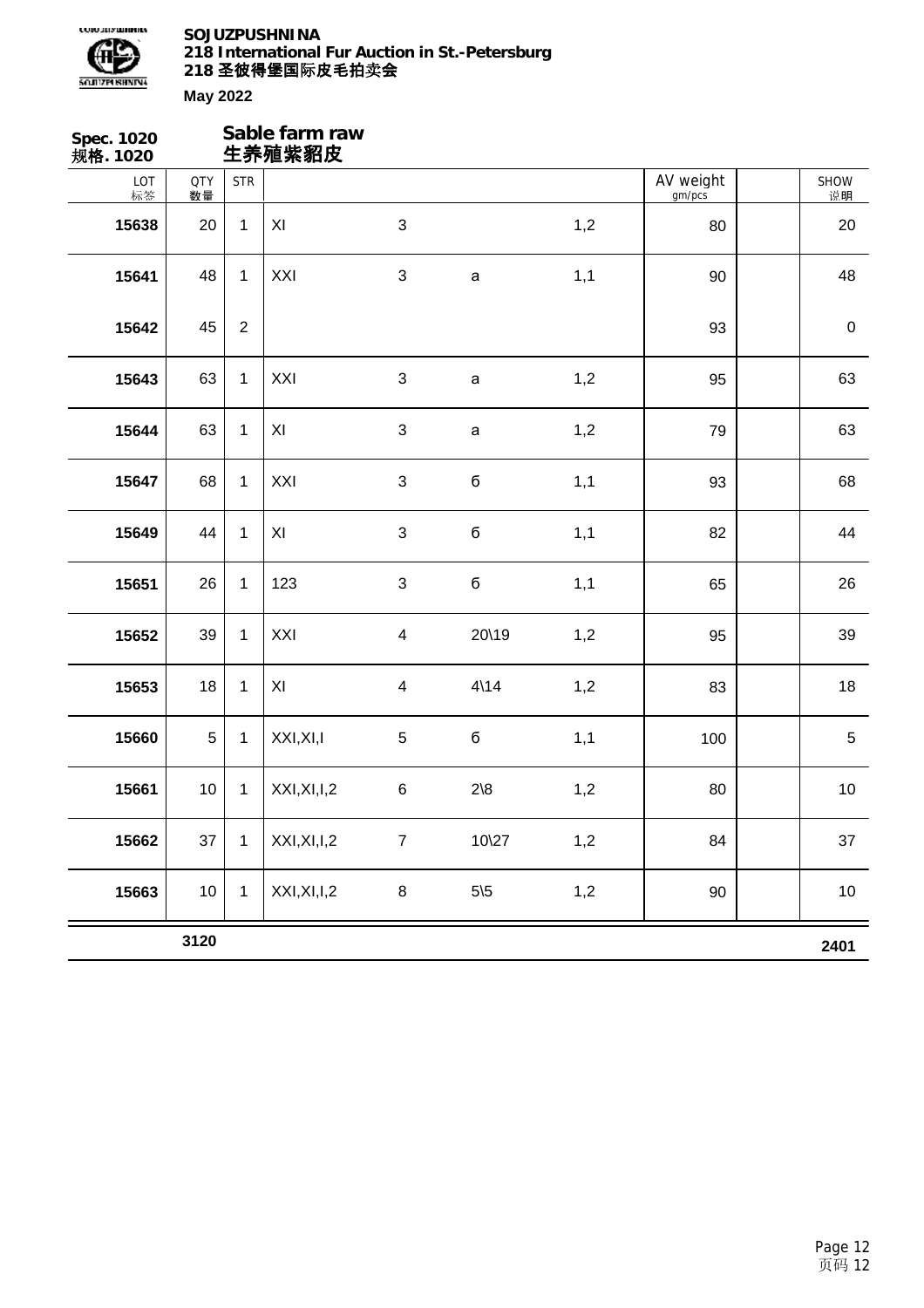

| Spec. 1021<br>规 <b>格</b> . 1021 |                  |                | Sable farm raw<br>生养殖紫貂皮 |              |             |     |                     |             |
|---------------------------------|------------------|----------------|--------------------------|--------------|-------------|-----|---------------------|-------------|
| LOT<br>标签                       | <b>QTY</b><br>数量 | <b>STR</b>     |                          |              |             |     | AV weight<br>gm/pcs | SHOW<br>说明  |
| 15664                           | 50               | $\mathbf{1}$   | XXI                      | $\mathbf 1$  |             | 1,1 | 80                  | 50          |
| 15665                           | 50               | $\overline{2}$ |                          |              |             |     | 80                  | $\pmb{0}$   |
| 15666                           | 47               | $\sqrt{3}$     |                          |              |             |     | 79                  | $\pmb{0}$   |
| 15667                           | 40               | $\mathbf{1}$   | XXI                      | $\mathbf 1$  |             | 1,2 | 82                  | 40          |
| 15668                           | 40               | $\overline{2}$ |                          |              |             |     | 78                  | $\pmb{0}$   |
| 15669                           | 45               | $\mathbf{1}$   | XXI                      | $\mathbf 1$  |             | 2,1 | 78                  | 45          |
| 15670                           | 45               | $\sqrt{2}$     |                          |              |             |     | 80                  | $\mathbf 0$ |
| 15671                           | 42               | 3              |                          |              |             |     | 79                  | $\mathbf 0$ |
| 15672                           | 48               | $\mathbf{1}$   | XXI                      | $\mathbf 1$  |             | 2,2 | 81                  | 48          |
| 15673                           | 45               | $\overline{2}$ |                          |              |             |     | 82                  | $\mathbf 0$ |
| 15678                           | 75               | $\mathbf{1}$   | XXI                      | $\mathbf{1}$ | $\mathsf a$ | 1,1 | 79                  | 75          |
| 15679                           | 53               | $\mathbf{1}$   | XXI                      | $\mathbf 1$  | $\mathsf a$ | 1,2 | 83                  | 53          |
| 15680                           | 45               | $\mathbf{1}$   | $\mathsf{XXI}$           | $\mathbf{1}$ | $\mathsf a$ | 2,1 | 80                  | 45          |
| 15681                           | 40               | $\overline{2}$ |                          |              |             |     | 80                  | $\pmb{0}$   |
| 15682                           | 72               | $\mathbf 1$    | XXI                      | $\mathbf{1}$ | $\mathsf a$ | 2,2 | 83                  | 72          |
| 15683                           | 21               | $\mathbf{1}$   | $\pmb{\times}$           | $\mathbf{1}$ | $\mathsf a$ | 1,1 | 76                  | 21          |
| 15684                           | 24               | $\mathbf{1}$   | $\pmb{\mathsf{XI}}$      | $\mathbf 1$  | $\mathsf a$ | 1,2 | $71$                | 24          |
| 15687                           | 31               | $\mathbf{1}$   | XXI                      | $\mathbf{1}$ | $\mathbf 6$ | 1,1 | 81                  | 31          |
| 15688                           | 10 <sub>1</sub>  | $\mathbf{1}$   | XI                       | $\mathbf 1$  | $\mathbf 6$ | 1,1 | $70\,$              | $10$        |
| 15689                           | 13               | $\mathbf{1}$   | 12                       | $\mathbf 1$  | $\mathbf 6$ | 1,1 | 62                  | $13$        |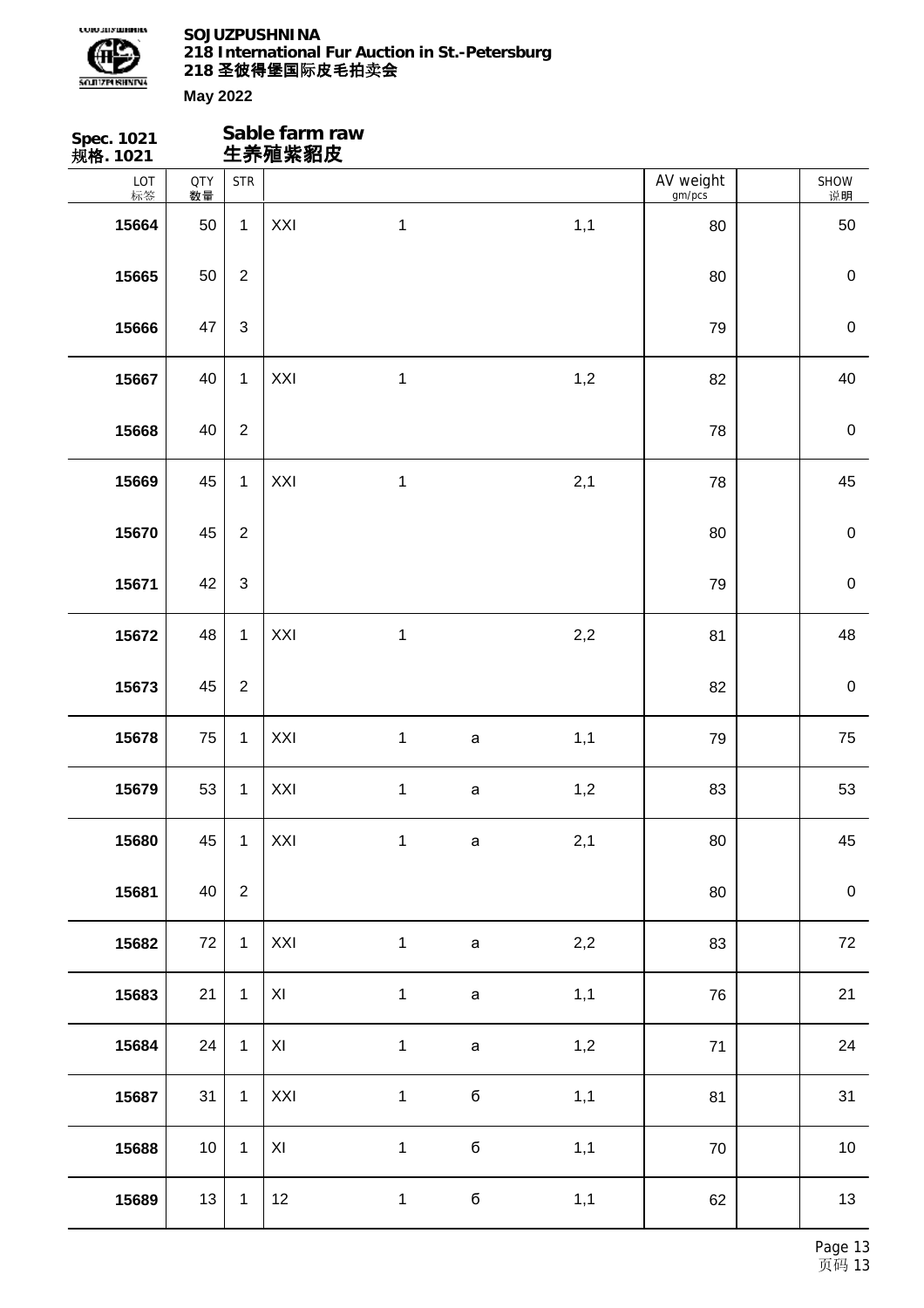

| Spec. 1021<br>规格. 1021 |                  |                | Sable farm raw<br>生养殖紫貂皮 |                |              |     |                     |             |
|------------------------|------------------|----------------|--------------------------|----------------|--------------|-----|---------------------|-------------|
| LOT<br>标签              | <b>QTY</b><br>数量 | <b>STR</b>     |                          |                |              |     | AV weight<br>gm/pcs | SHOW<br>说明  |
| 15694                  | 50               | $\mathbf{1}$   | XXI                      | $\sqrt{2}$     |              | 1,2 | 84                  | 50          |
| 15695                  | 45               | $\overline{2}$ |                          |                |              |     | 82                  | $\pmb{0}$   |
| 15696                  | 60               | $\mathbf{1}$   | XXI                      | $\sqrt{2}$     |              | 2,1 | 83                  | 60          |
| 15697                  | 60               | $\overline{2}$ |                          |                |              |     | 82                  | $\pmb{0}$   |
| 15698                  | 55               | $\mathfrak{S}$ |                          |                |              |     | 82                  | $\mathbf 0$ |
| 15699                  | 54               | $\overline{4}$ |                          |                |              |     | 83                  | $\pmb{0}$   |
| 15700                  | 57               | $\mathbf 1$    | XXI                      | $\sqrt{2}$     |              | 2,2 | 82                  | 57          |
| 15701                  | 55               | $\sqrt{2}$     |                          |                |              |     | 82                  | $\pmb{0}$   |
| 15702                  | 55               | $\mathfrak{S}$ |                          |                |              |     | 84                  | $\pmb{0}$   |
| 15704                  | 38               | $\mathbf 1$    | $\pmb{\times}$           | $\sqrt{2}$     |              | 1,2 | 71                  | 38          |
| 15712                  | 52               | $\mathbf{1}$   | XXI                      | $\overline{2}$ | $\mathsf a$  | 1,1 | 81                  | 52          |
| 15713                  | 44               | $\mathbf{1}$   | XXI                      | $\overline{2}$ | $\mathsf{a}$ | 1,2 | 82                  | 44          |
| 15714                  | 75               | $\mathbf{1}$   | XXI                      | $\overline{2}$ | $\mathsf a$  | 2,1 | 80                  | 75          |
| 15715                  | 67               | $\mathbf{1}$   | XXI                      | $\overline{2}$ | $\mathsf{a}$ | 2,2 | 84                  | 67          |
| 15716                  | 21               | $\mathbf{1}$   | XI                       | $\overline{2}$ | $\mathsf a$  | 1,1 | 76                  | 21          |
| 15717                  | 21               | $\mathbf{1}$   | $\mathsf{X} \mathsf{I}$  | $\overline{2}$ | $\mathsf a$  | 1,2 | 86                  | 21          |
| 15721                  | 33               | $\mathbf{1}$   | XXI                      | $\overline{2}$ | $\mathbf 6$  | 1,1 | 82                  | 33          |
| 15733                  | 34               | $\mathbf{1}$   | $\pmb{\mathsf{X}}$       | $\mathfrak{S}$ | $\mathsf a$  | 1,1 | 26                  | 34          |
| 15738                  | $32\,$           | $\mathbf{1}$   | XXI, XI                  | $\overline{4}$ | $\mathsf a$  | 1,1 | 88                  | 32          |
|                        | 1744             |                |                          |                |              |     |                     | 1111        |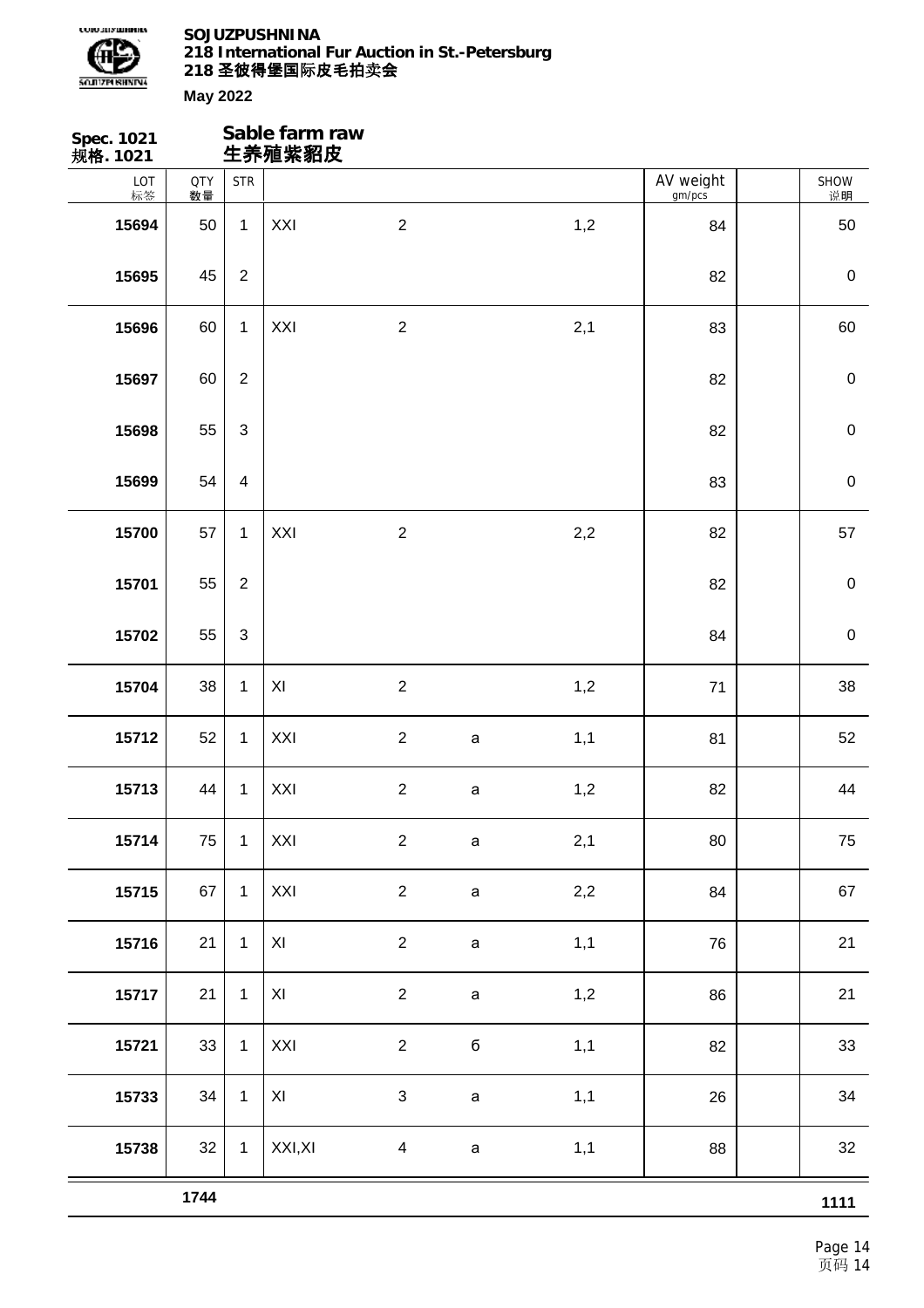

| <b>Spec. 1022</b><br>规格. 1022 |                  |                | Sable farm raw<br>生养殖紫貂皮 |              |              |     |                     |            |
|-------------------------------|------------------|----------------|--------------------------|--------------|--------------|-----|---------------------|------------|
| LOT<br>标签                     | <b>QTY</b><br>数量 | <b>STR</b>     |                          |              |              |     | AV weight<br>gm/pcs | SHOW<br>说明 |
| 15740                         | 50               | $\mathbf{1}$   | XXI                      | $\mathbf 1$  |              | 1,1 | 82                  | 50         |
| 15741                         | 50               | $\sqrt{2}$     |                          |              |              |     | 82                  | $\pmb{0}$  |
| 15742                         | 57               | $\mathbf{1}$   | XXI                      | $\mathbf 1$  |              | 1,2 | 86                  | 57         |
| 15743                         | 46               | $\mathbf{1}$   | XXI                      | $\mathbf{1}$ |              | 2,1 | 80                  | 46         |
| 15744                         | 40               | $\overline{2}$ |                          |              |              |     | 82                  | $\pmb{0}$  |
| 15745                         | 64               | $\mathbf{1}$   | XXI                      | $\mathbf 1$  |              | 2,2 | 84                  | 64         |
| 15746                         | 39               | $\mathbf{1}$   | XI                       | $\mathbf 1$  |              | 1,1 | 67                  | 39         |
| 15747                         | 22               | $\mathbf{1}$   | XI                       | $\mathbf 1$  |              | 1,2 | 68                  | 22         |
| 15748                         | 44               | $\mathbf{1}$   | $\pmb{\times}$           | $\mathbf 1$  |              | 2,1 | 66                  | 44         |
| 15749                         | 23               | $\mathbf{1}$   | $\pmb{\times}$           | $\mathbf 1$  |              | 2,2 | 74                  | 23         |
| 15753                         | 33               | $\mathbf{1}$   | XXI                      | $\mathbf 1$  | $\mathsf{a}$ | 1,1 | 82                  | 33         |
| 15754                         | 20               | $\mathbf{1}$   | XXI                      | $\mathbf 1$  | $\mathsf a$  | 1,2 | 85                  | 20         |
| 15755                         | 23               | $\mathbf{1}$   | XXI                      | $\mathbf{1}$ | $\mathsf a$  | 2,1 | 83                  | 23         |
| 15756                         | 22               | $\mathbf{1}$   | XXI                      | $\mathbf{1}$ | $\mathsf a$  | 2,2 | 86                  | 22         |
| 15757                         | 30 <sup>°</sup>  | $\mathbf{1}$   | XI                       | $\mathbf{1}$ | $\mathsf a$  | 1,1 | 67                  | $30\,$     |
| 15758                         | 24               | $\mathbf 1$    | $\mathsf{X} \mathsf{I}$  | $\mathbf{1}$ | $\mathsf a$  | 1,2 | 67                  | 24         |
| 15761                         | 33               | $\mathbf{1}$   | XXI                      | $\mathbf 1$  | $\mathbf 6$  | 1,1 | 82                  | 33         |
| 15762                         | 35               | $\mathbf{1}$   | XXI                      | $\mathbf{1}$ | $\mathbf 6$  | 1,2 | 86                  | 35         |
| 15763                         | 30 <sup>°</sup>  | $\mathbf{1}$   | XXI                      | $\mathbf{1}$ | $\mathbf 6$  | 2,1 | 83                  | $30\,$     |
| 15764                         | 31               | $\mathbf{1}$   | XXI                      | $\mathbf{1}$ | $\mathbf 6$  | 2,2 | 84                  | 31         |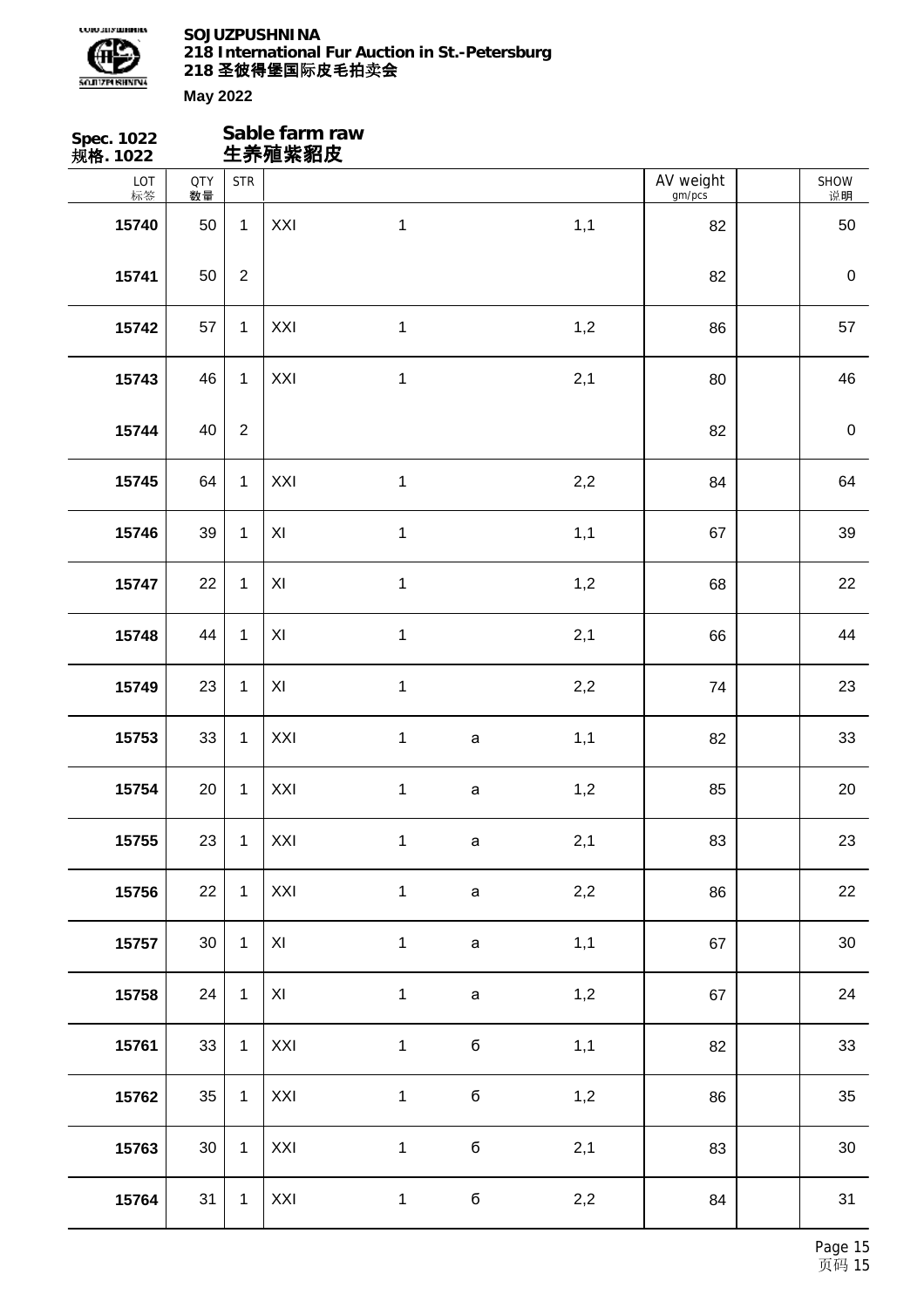

| Spec. 1022<br>规格. 1022 |                  |                | Sable farm raw<br>生养殖紫貂皮 |                |                  |     |                     |             |
|------------------------|------------------|----------------|--------------------------|----------------|------------------|-----|---------------------|-------------|
| LOT<br>标签              | <b>QTY</b><br>数量 | <b>STR</b>     |                          |                |                  |     | AV weight<br>gm/pcs | SHOW<br>说明  |
| 15769                  | 60               | $\mathbf{1}$   | XXI                      | $\overline{2}$ |                  | 1,1 | 83                  | 60          |
| 15770                  | 59               | $\sqrt{2}$     |                          |                |                  |     | 85                  | $\pmb{0}$   |
| 15771                  | 64               | $\mathbf{1}$   | XXI                      | $\overline{2}$ |                  | 1,2 | 84                  | 64          |
| 15772                  | 65               | $\mathbf{1}$   | XXI                      | $\overline{2}$ |                  | 2,1 | 83                  | 65          |
| 15773                  | 60               | $\overline{2}$ |                          |                |                  |     | 82                  | $\mathbf 0$ |
| 15774                  | 67               | $\mathbf{1}$   | XXI                      | $\sqrt{2}$     |                  | 2,2 | 84                  | 67          |
| 15775                  | 20               | $\mathbf{1}$   | XI                       | $\overline{2}$ |                  | 1,1 | 80                  | 20          |
| 15778                  | 39               | $\mathbf{1}$   | XXI                      | $\overline{2}$ | $\mathsf a$      | 1,1 | 82                  | 39          |
| 15779                  | 32               | $\mathbf{1}$   | XXI                      | $\overline{2}$ | $\mathsf a$      | 1,2 | 84                  | 32          |
| 15780                  | 26               | $\mathbf{1}$   | XXI                      | $\overline{2}$ | $\mathsf a$      | 2,1 | 81                  | 26          |
| 15781                  | 31               | $\mathbf{1}$   | XXI                      | $\overline{2}$ | $\mathsf{a}$     | 2,2 | 84                  | 31          |
| 15782                  | 24               | $\mathbf{1}$   | XI                       | $\overline{2}$ | $\mathsf{a}$     | 1,1 | 71                  | 24          |
| 15783                  | 24               | $\mathbf{1}$   | $\pmb{\times}$           | $\overline{2}$ | $\mathsf a$      | 1,2 | $71$                | 24          |
| 15784                  | 20               | $\mathbf{1}$   | XI                       | $\overline{2}$ | $\mathsf a$      | 2,1 | 65                  | 20          |
| 15785                  | 25               | $\mathbf{1}$   | XI                       | $\overline{2}$ | $\mathbf a$      | 2,2 | 72                  | 25          |
| 15789                  | 46               | $\mathbf{1}$   | XXI                      | $\overline{2}$ | б                | 1,1 | 80                  | 46          |
| 15790                  | 31               | $\mathbf{1}$   | XXI                      | $\overline{2}$ | б                | 1,2 | 84                  | 31          |
| 15793                  | 20               | $\mathbf{1}$   | 123                      | $\overline{2}$ | б                | 1,1 | 65                  | $20\,$      |
| 15794                  | 20               | $\mathbf{1}$   | 123                      | $\overline{2}$ | б                | 1,2 | 60                  | 20          |
| 15795                  | 21               | $\mathbf{1}$   | XXI                      | $\mathbf{3}$   | $9\backslash 12$ | 1,1 | 81                  | 21          |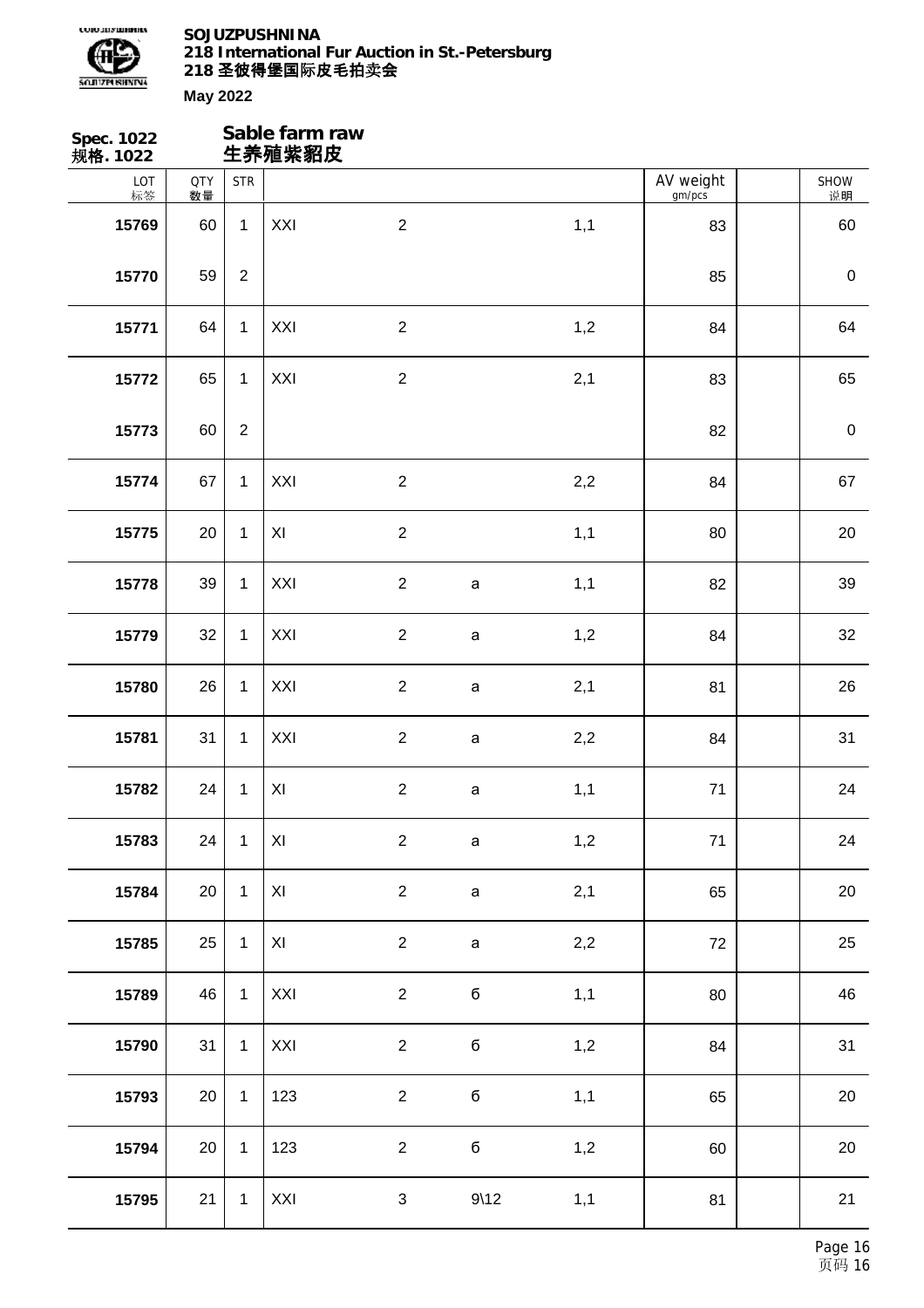

| Spec. 1022<br>规格. 1022 |                  |            | Sable farm raw<br>生养殖紫貂皮 |   |             |     |                     |                   |
|------------------------|------------------|------------|--------------------------|---|-------------|-----|---------------------|-------------------|
| LOT<br>标签              | <b>QTY</b><br>数量 | <b>STR</b> |                          |   |             |     | AV weight<br>gm/pcs | <b>SHOW</b><br>说明 |
| 15796                  | 17               |            | X1,1,2                   | 3 | $8\sqrt{9}$ | 1,1 | 71                  | 17                |
| 15797                  | 11               |            | XXI                      | 3 | б           | 1,1 | 91                  | 11                |
| 15798                  | 29               |            | X1,1,2                   | 3 | б           | 1,1 | 66                  | 29                |
|                        | 1527             |            |                          |   |             |     |                     | 1318              |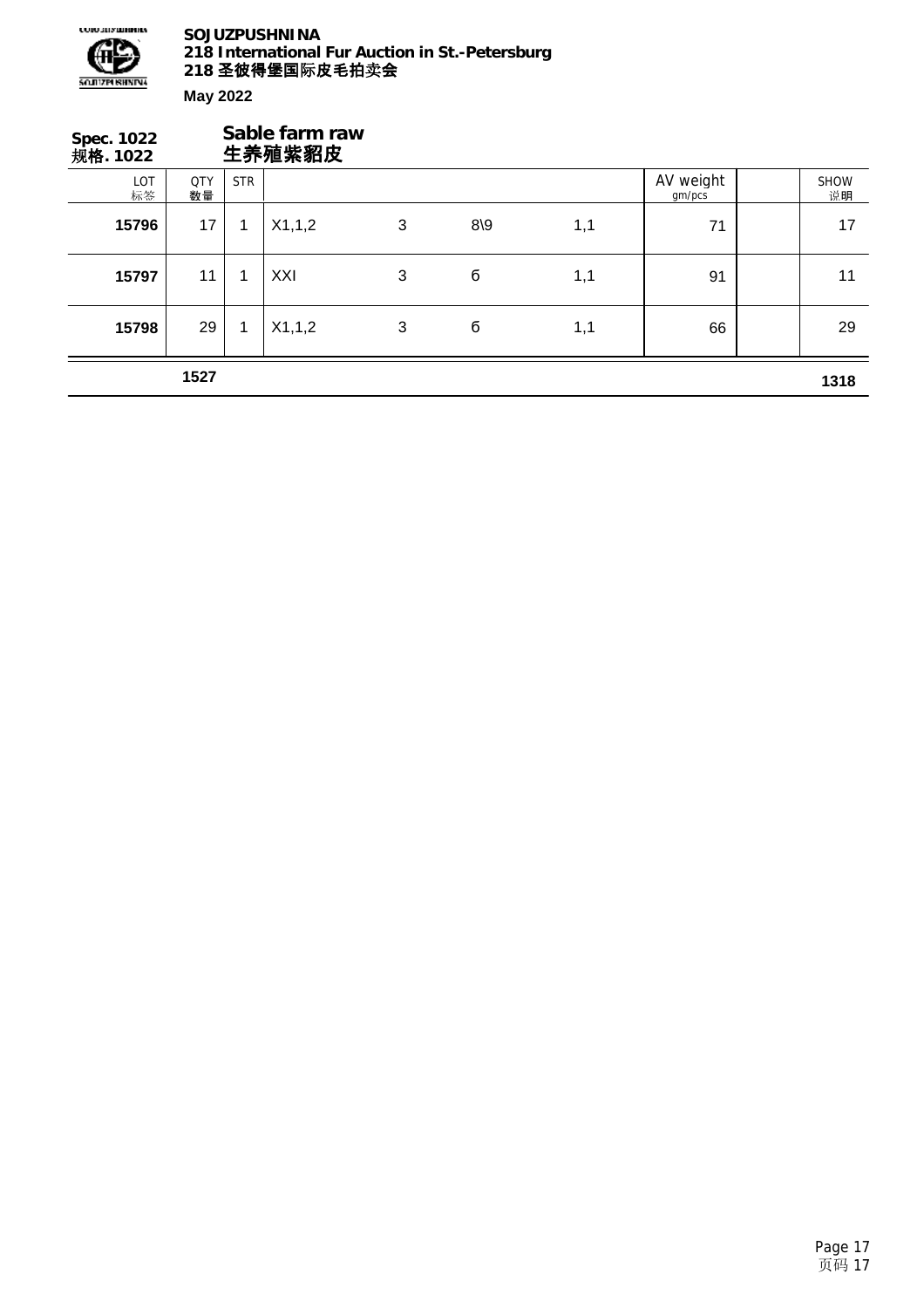

| Spec. 1023<br>规格. 1023 |                  |              | Sable farm raw<br>生养殖紫貂皮 |                |             |         |                     |                  |
|------------------------|------------------|--------------|--------------------------|----------------|-------------|---------|---------------------|------------------|
| LOT<br>标签              | <b>QTY</b><br>数量 | <b>STR</b>   |                          |                |             |         | AV weight<br>gm/pcs | SHOW<br>说明       |
| 15800                  | 11               | $\mathbf{1}$ | XXI                      | $\mathbf{1}$   |             | 1, 1, 1 | 91                  | 11               |
| 15801                  | 28               | $\mathbf{1}$ | XXI                      | $\mathbf{1}$   |             | 1,2,1   | 89                  | 28               |
| 15802                  | 11               | $\mathbf{1}$ | XI                       | $\mathbf{1}$   |             | 1,2,1   | 82                  | 11               |
| 15803                  | 13               | $\mathbf{1}$ | 123                      | $\mathbf{1}$   |             | 1,2,1   | 69                  | 13               |
| 15804                  | 17               | $\mathbf{1}$ | XXI, XI                  | $\mathbf{1}$   |             | 1, 2, 2 | 82                  | 17               |
| 15805                  | 12               | $\mathbf{1}$ | 123                      | $\mathbf{1}$   |             | 1, 2, 2 | 67                  | 12               |
| 15806                  | 9                | $\mathbf{1}$ | XXI, XI, I, 2            | $\mathbf{1}$   |             | 1, 2, 3 | 67                  | $\boldsymbol{9}$ |
| 15807                  | 15               | $\mathbf{1}$ | XXI, XI                  | $\mathbf{1}$   | $\mathsf a$ | 1, 2, 1 | 87                  | 15               |
| 15808                  | 9                | $\mathbf{1}$ | 123                      | $\mathbf{1}$   | $\mathsf a$ | 1,2,1   | 67                  | $\boldsymbol{9}$ |
| 15809                  | 14               | $\mathbf{1}$ | XXI, XI, I, 2            | $\mathbf{1}$   | $\mathsf a$ | 1,2,2   | 71                  | 14               |
| 15810                  | 8                | $\mathbf{1}$ | XXI, XI, I, 2            | $\mathbf{1}$   | $\mathsf a$ | 1, 2, 3 | 75                  | $\,8\,$          |
| 15811                  | 33               | $\mathbf{1}$ | XXI                      | $\overline{2}$ |             | 1, 2, 1 | 88                  | 33               |
| 15812                  | 31               | $\mathbf{1}$ | XXI                      | $\overline{2}$ |             | 2,2,1   | 87                  | 31               |
| 15813                  | 8                | $\mathbf{1}$ | X1,1,2                   | $\overline{2}$ |             | 1, 2, 1 | 75                  | $\,8\,$          |
| 15814                  | 10 <sup>°</sup>  | $\mathbf{1}$ | XXI, XI                  | $\overline{2}$ |             | 1,2,2   | 90                  | $10$             |
| 15815                  | $\boldsymbol{9}$ | $\mathbf 1$  | 123                      | $\overline{2}$ |             | 1,2,2   | 78                  | $\boldsymbol{9}$ |
| 15816                  | 10 <sub>1</sub>  | $\mathbf{1}$ | XXI, XI, I, 2            | $\overline{c}$ |             | 1,2,3   | 80                  | $10$             |
| 15817                  | 8                | $\mathbf{1}$ | XXI, XI, I, 2            | $\overline{2}$ |             | 1,2,4   | 75                  | $\bf 8$          |
| 15818                  | 8                | $\mathbf{1}$ | XXI, XI, I, 2            | $\overline{2}$ |             | 1,2,5   | 75                  | $\, 8$           |
| 15819                  | 61               | $\mathbf{1}$ | XXI                      | $\overline{2}$ | $\mathsf a$ | 2,1,1   | 92                  | 61               |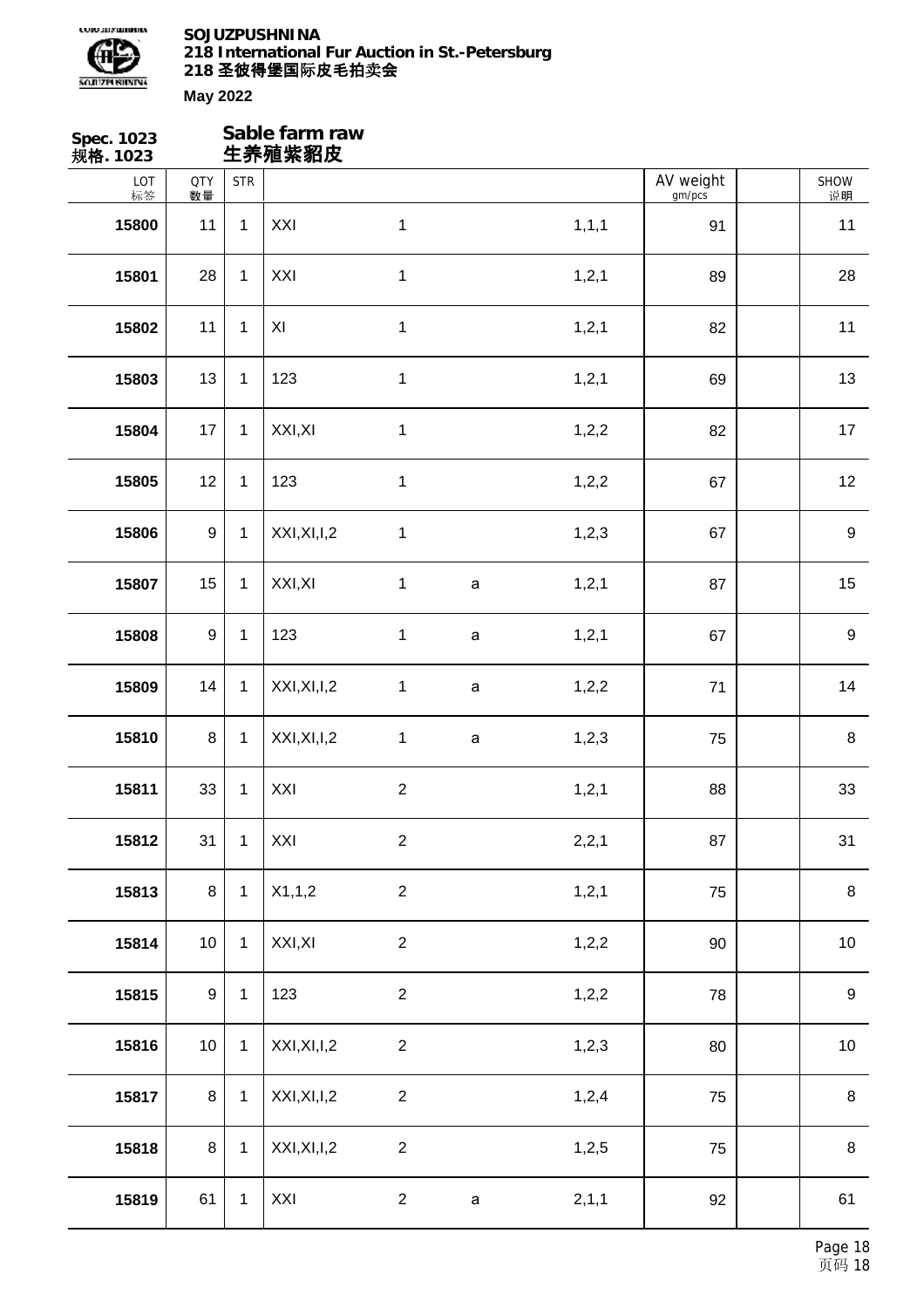

**Spec. 1023 规格. 1023 Sable farm raw 生养殖紫貂皮** LOT 标签 QTY 数量 SHOW 说明 STR | AV weight gm/pcs 26 1 XXI,XI 2 а 1,2,1 88 26 21 1 123 2 а 1,2,1 71 21 14 1 XXI,XI,I,2 2 а 1,2,2 79 14 10 1 XXI,XI 2 б 1,2,1 90 10 10 1 XXI,XI,I,2 2 б 1,2,2 80 10 9 1 XXI,XI,I,2 2 б 1,2,3 78 9 3 1 XXI,XI 2 б 1,2,5 100 3 | 18 | 1 | XXI,XI,I,2 3 12\6 1,2,1 | 83 | | 18 12 1 XXI,XI 3 7\5 1,2,2 1 83 12 12 8 1 XXI,XI 3 5\3 1,2,3 1 75 8 41 1 XXI,XI 4 22\19 1,1,1 85 41 | 7 | 1 | XXI,XI,I,2 4 4\3 1,2,2 | 86 | | 7 11 | XXI,XI 4 7\4 1,2,3 | 91 | 11 11 | XXI,XI 4 4\7 1,2,5 | 73 | 11 20 1 XXI,XI 4 13\7 1,2,1 1 85 20 | 13 | 1 | XXI,XI,I,2 4 5\8 1,2,2 | 85 | | 13 25 1 XXI,XI,I,2 6 13\12 1,2,1 84 25 | 7 | 1 | XXI,XI 6 5\2 1,2,2 | 86 | | 7 14 1 XXI,XI,I,2 6 12\2 1,2,3 1 86 144 3 1 XXI,XI 6 2\1 1,2,5 100 3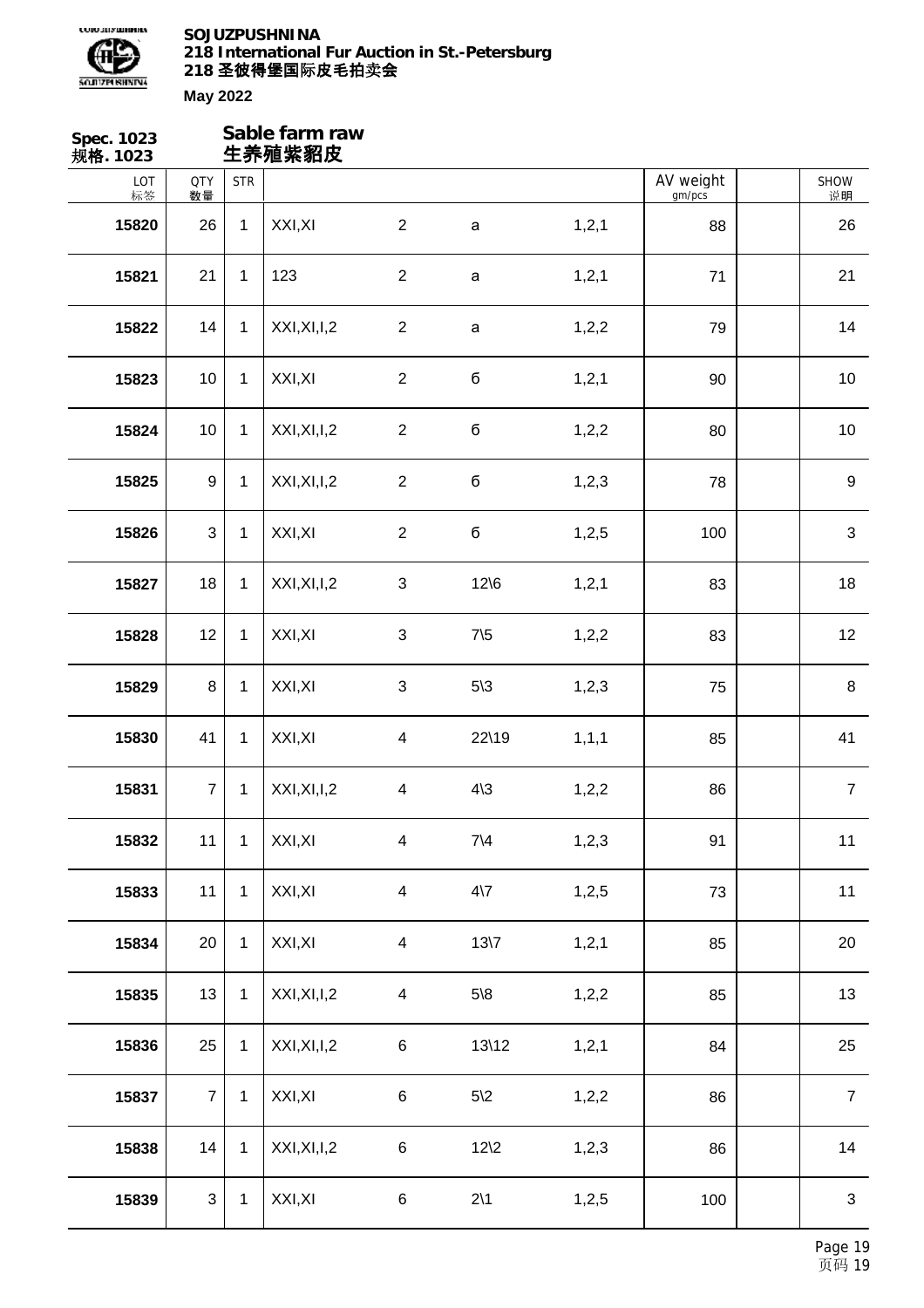

| Spec. 1023<br>规 <b>格</b> . 1023 |                  |            | Sable farm raw<br>生养殖紫貂皮 |   |         |                     |                   |
|---------------------------------|------------------|------------|--------------------------|---|---------|---------------------|-------------------|
| <b>LOT</b><br>标签                | <b>QTY</b><br>数量 | <b>STR</b> |                          |   |         | AV weight<br>gm/pcs | <b>SHOW</b><br>说明 |
| 15840                           | 5                |            | XXI, XI, I, 2            | 6 | 1, 2, 1 | 100                 | 5                 |
|                                 | 613              |            |                          |   |         |                     | 613               |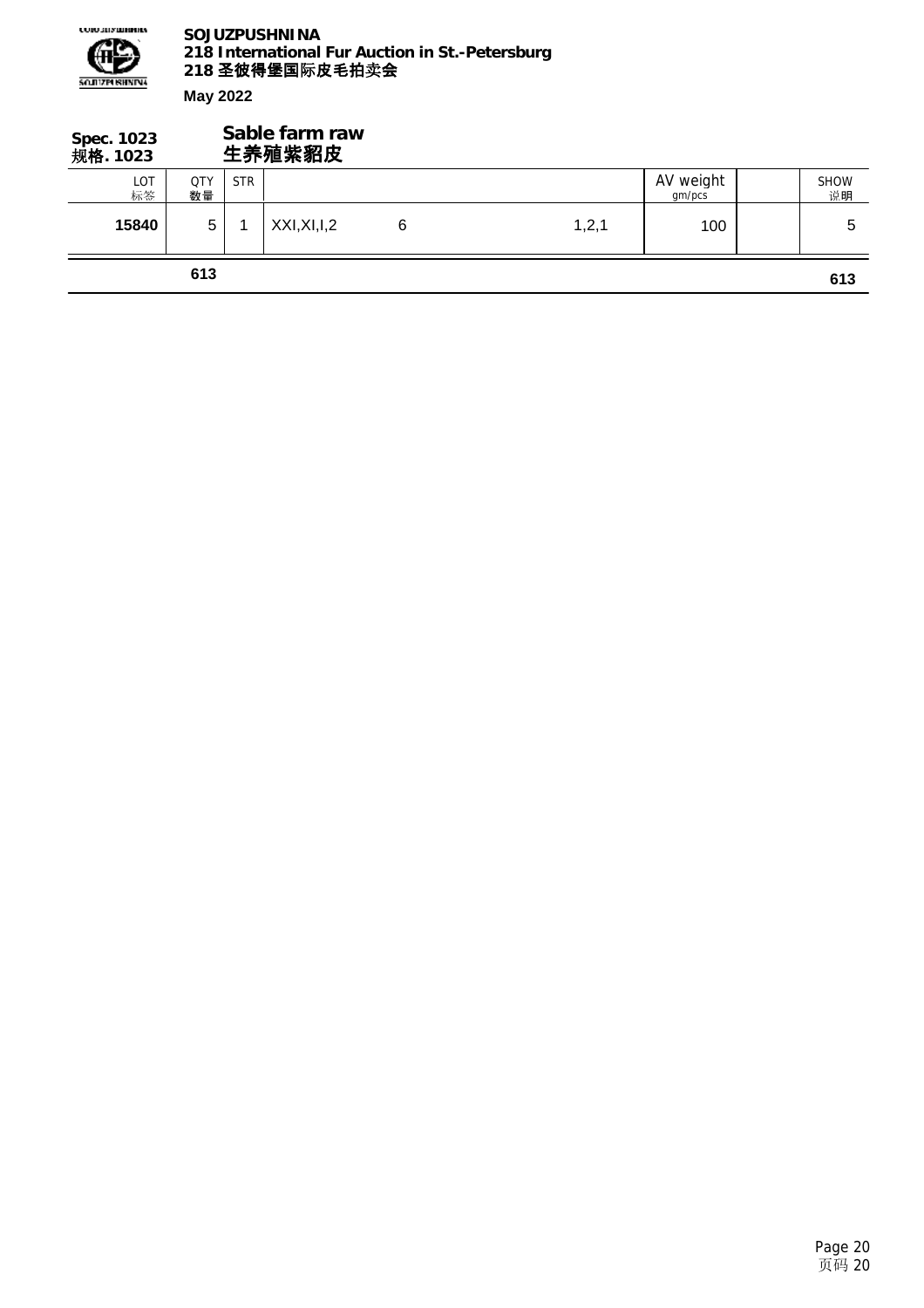

| Spec. 1515<br>规格. 1515 |                  |            | Sable farm raw II-nd grade<br>生养殖紫貂皮 2级皮 |              |     |                     |                   |
|------------------------|------------------|------------|------------------------------------------|--------------|-----|---------------------|-------------------|
| LOT<br>标签              | <b>QTY</b><br>数量 | <b>STR</b> |                                          |              |     | AV weight<br>gm/pcs | <b>SHOW</b><br>说明 |
| 15899                  | 46               |            | XXI, XI, I, 2                            | <b>IIGRD</b> | 1,2 | 91                  | 46                |
|                        | 46               |            |                                          |              |     |                     | 46                |